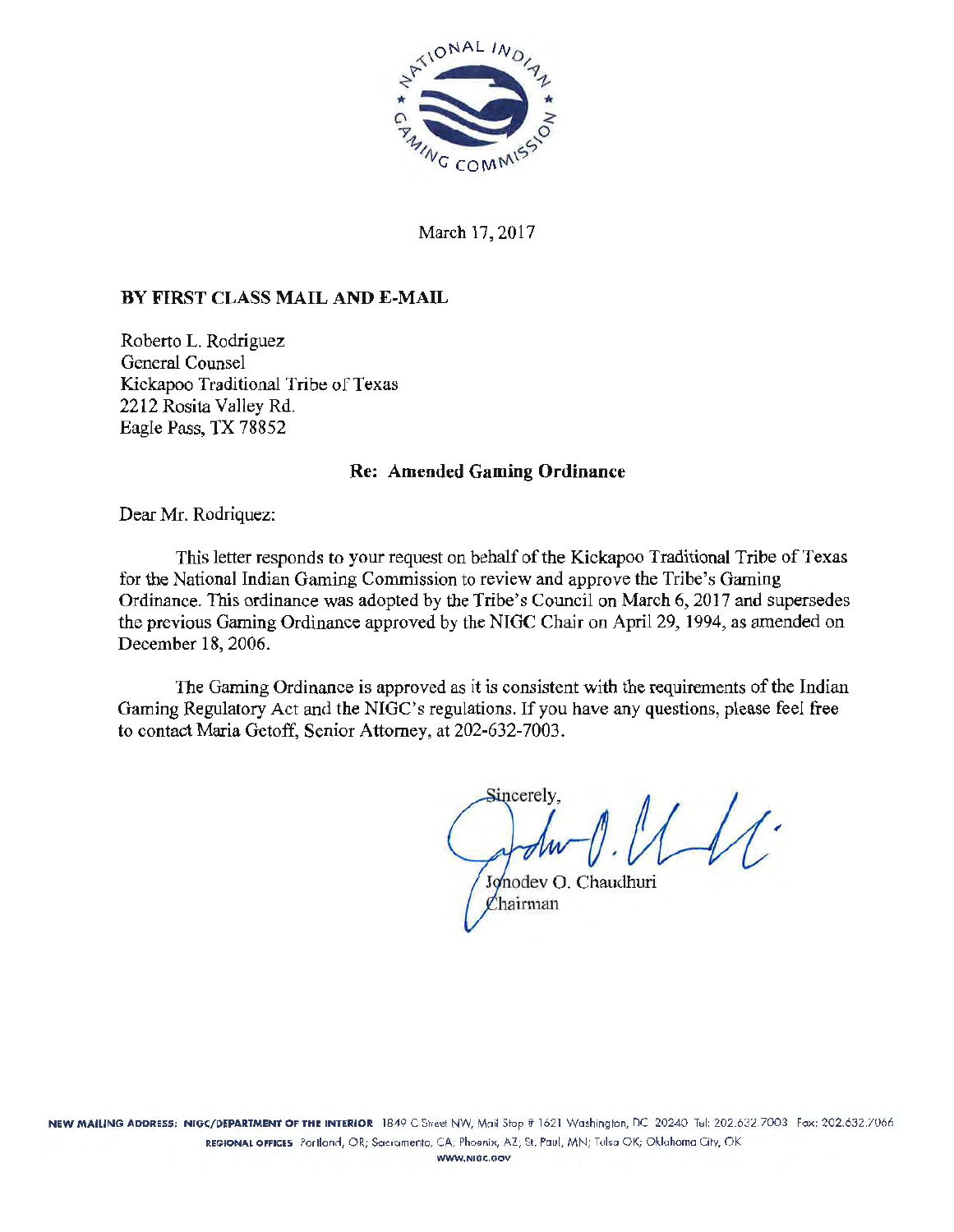#### **TRADITIONAL COUNCIL**

CHAIRMAN Estavio Elizondo,

**SECRETARY** David Valdez Sr.

TREASURER David Trevino

MEMBERS Kendnll R. Scott, Mctna Nanate Hernandez, Nanatea

# **KICKAPOO**

TRADITIONAL TRIBE OF TEXAS

> ~o lq:al Dcpar1111cnt PO Box250S Eagle Pass, Texas 78852

Telephone (830) 758-8024 Facsimile (830) 757-8008



Traditional Council

# Kickapoo Traditional Tribe of Texas

## Gaming Ordinance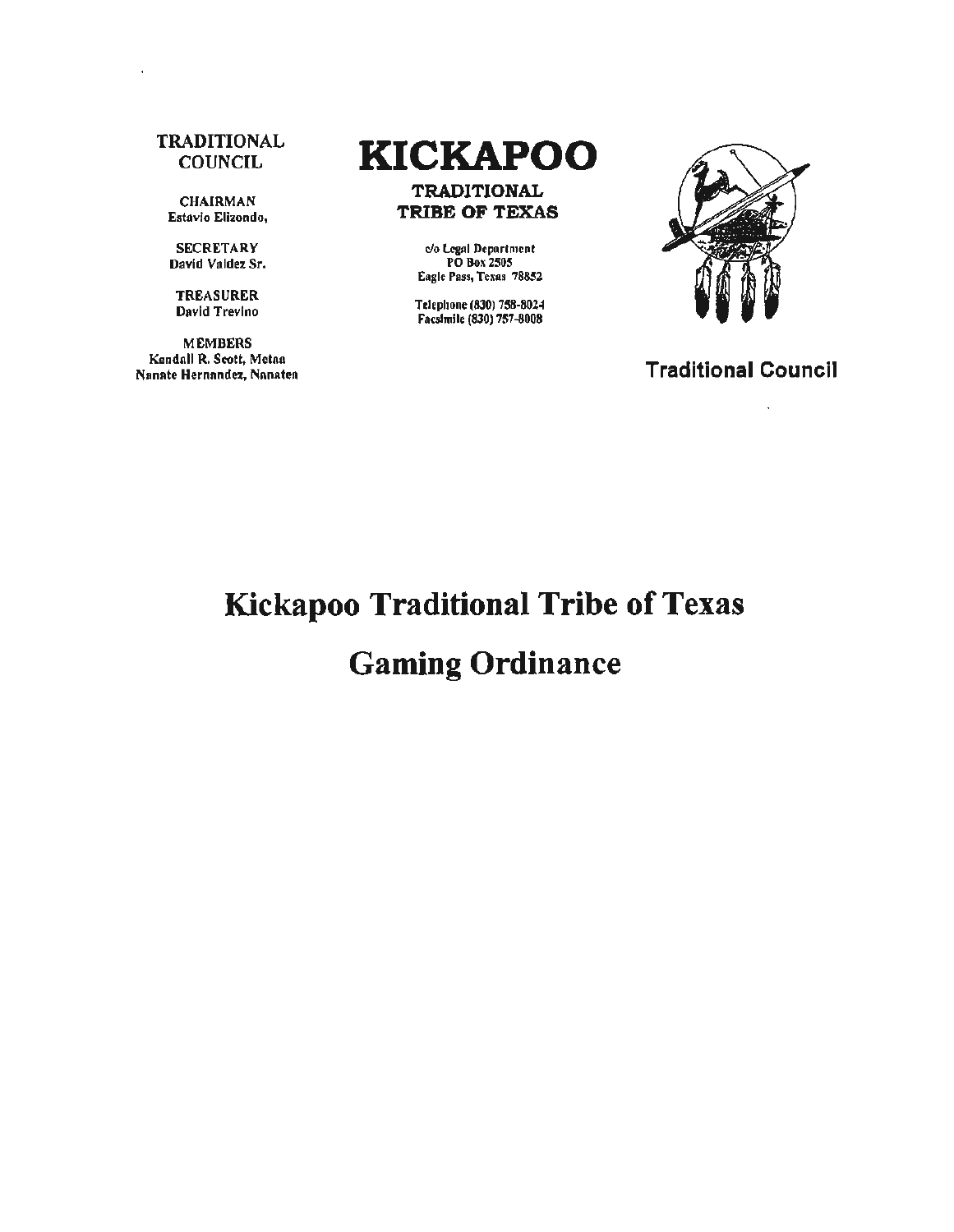## Table of Contents KTTT Gaming Ordinance

 $\bar{z}$ 

 $\frac{1}{2}$  ,  $\frac{1}{2}$ 

| Section 1.  |  |
|-------------|--|
| Section 2.  |  |
| Section 3.  |  |
| Section 4.  |  |
| Section 5.  |  |
| Section 6.  |  |
| Section 7.  |  |
| Section 8.  |  |
| Section 9.  |  |
| Section 10. |  |
| Section 11. |  |
| Section 12. |  |
| Section 13. |  |
| Section 14. |  |
| Section 15. |  |
| Section 16. |  |
| Section 17. |  |
| Section 18. |  |
| Section 19. |  |
| Section 20. |  |
| Section 21. |  |
| Section 22. |  |
| Section 23. |  |
| Section 24. |  |
| Section 25. |  |
| Section 26. |  |
| Section 27. |  |
| Section 28. |  |
| Section 29. |  |
| Section 30. |  |
| Section 31. |  |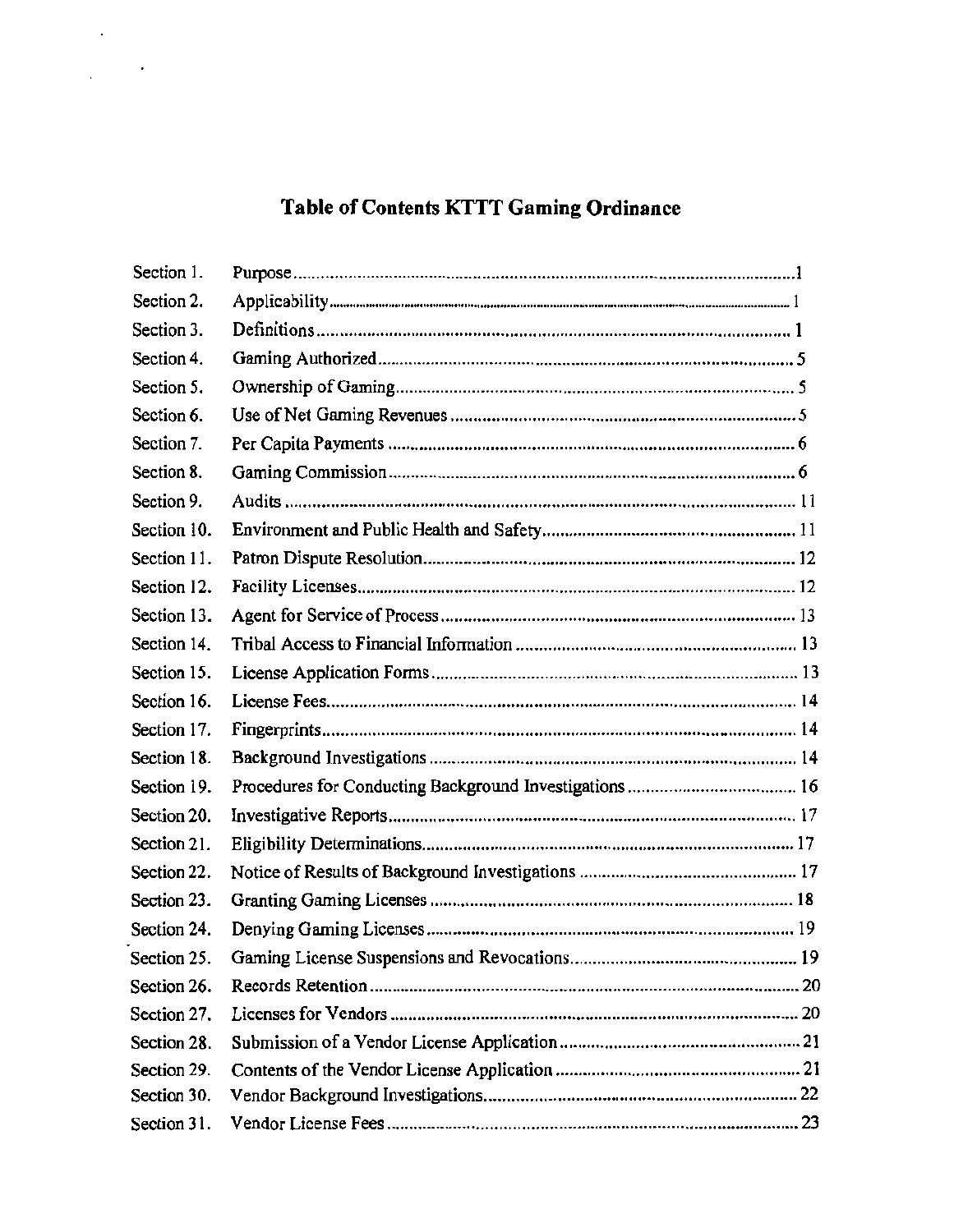| Section 33. Exemption for Vendors Licensed by Recognized Regulatory Authorities 23 |  |
|------------------------------------------------------------------------------------|--|
|                                                                                    |  |
|                                                                                    |  |
|                                                                                    |  |
|                                                                                    |  |

 $\mathbf{r} = \left( \begin{array}{cc} 0 & \mathbf{V} \\ \mathbf{V} & \mathbf{V} \end{array} \right)$  ,

 $\mathcal{L}^{\text{max}}_{\text{max}}$  ,  $\mathcal{L}^{\text{max}}_{\text{max}}$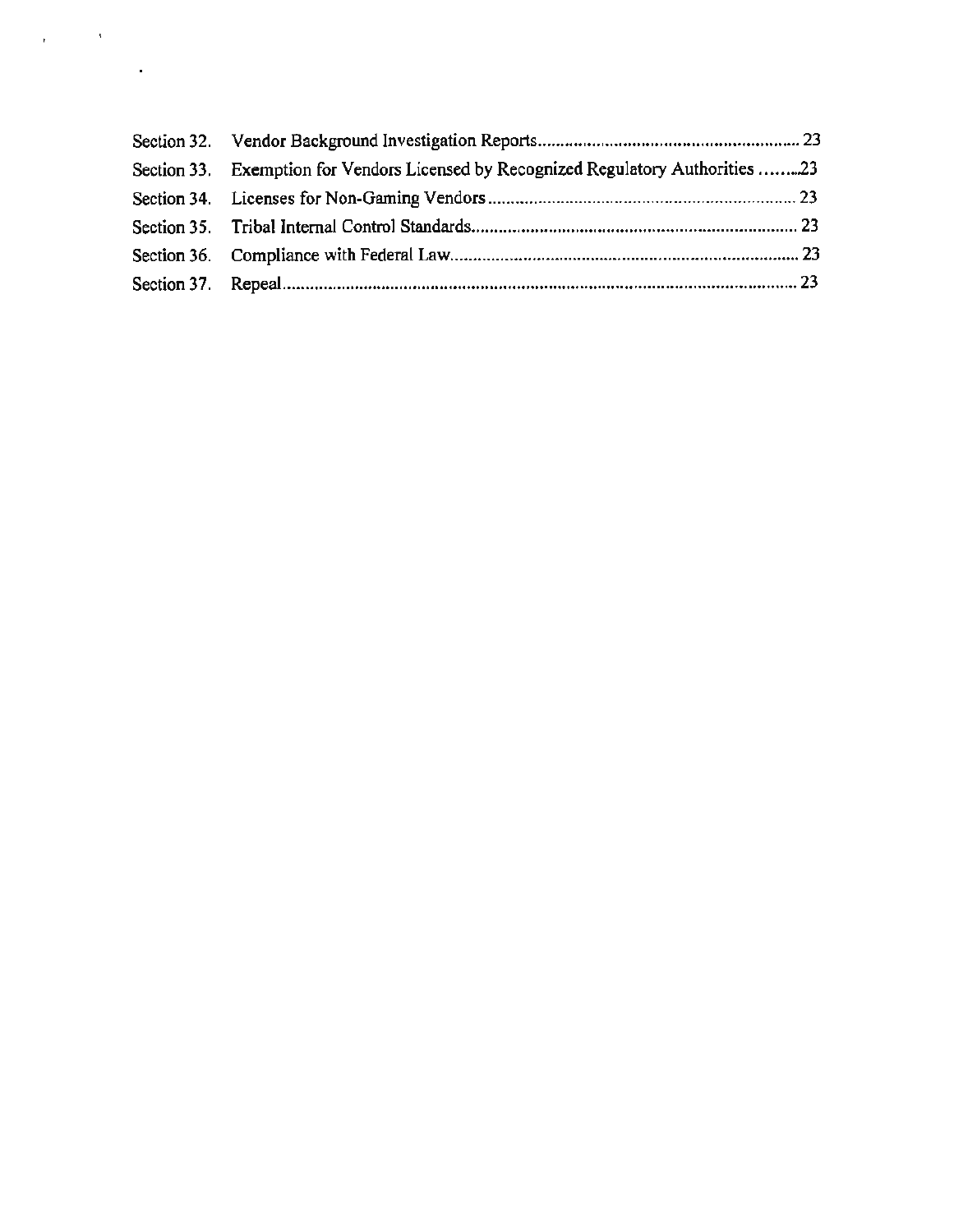### KTTT Gaming Ordinance

#### Section 1. Purpose

The Tribal Council of the Kickapoo Traditional Tribe of Texas ("Tribe''), empowered by the KTTT Constitution to enact ordinances, hereby enacts this ordinance in order to govern and regulate the operation of class II and/or class III gaming operations on the Tribe's Indian lands.

#### Section 2. Applicability<sup>1</sup>

Unless specifically indicated otherwise, all provisions of this ordinance shall apply to class II and/or class III gaming on the Tribe's Indian lands.

#### Section 3. **Definitions**

The following terms shall have the same meaning and effect as those same terms are defined in the Indian Gaming Regulatory Act ("IGRA"), 25 U.S.C. §§ 2701 et seq., and the National Indian Gaming Commission ("NIGC'') regulations, 25 C.F.R. §§ 500 et seq., if they are defined in IGRA and the NIGC's regulations.

- A. Authority. Means the Kickapoo Traditional Tribe of Texas Gaming Regulatory Authority established by this Ordinance.
- B. Authority Data. Means all information, files, reports, records, correspondence and other data collected, created, received, maintained or disseminated by the Authority regardless of its physical form, storage method, or conditions of use.
- C. Applicant. Means an individual or entity that applies for a Tribal Gaming License or Certification.
- D. Background Investigation. Has the meaning given in 25 C.F.R. Part 556.4.
- E. Class I gaming. "Class I gaming" means:
	- I. Social games played solely for prizes of minimal value; or
	- 2. Traditional forms of Indian gaming when played by individuals in connection with tribal ceremonies or celebrations.

 $<sup>1</sup>$  As of the enactment of this Ordinance the Kickapoo Traditional Tribe of Texas is authorized to operate a Class II gaming facility.</sup> References to other Classes of gaming and/or State-Compacts in this ordinance are only intended for reference and/or future potential purposes.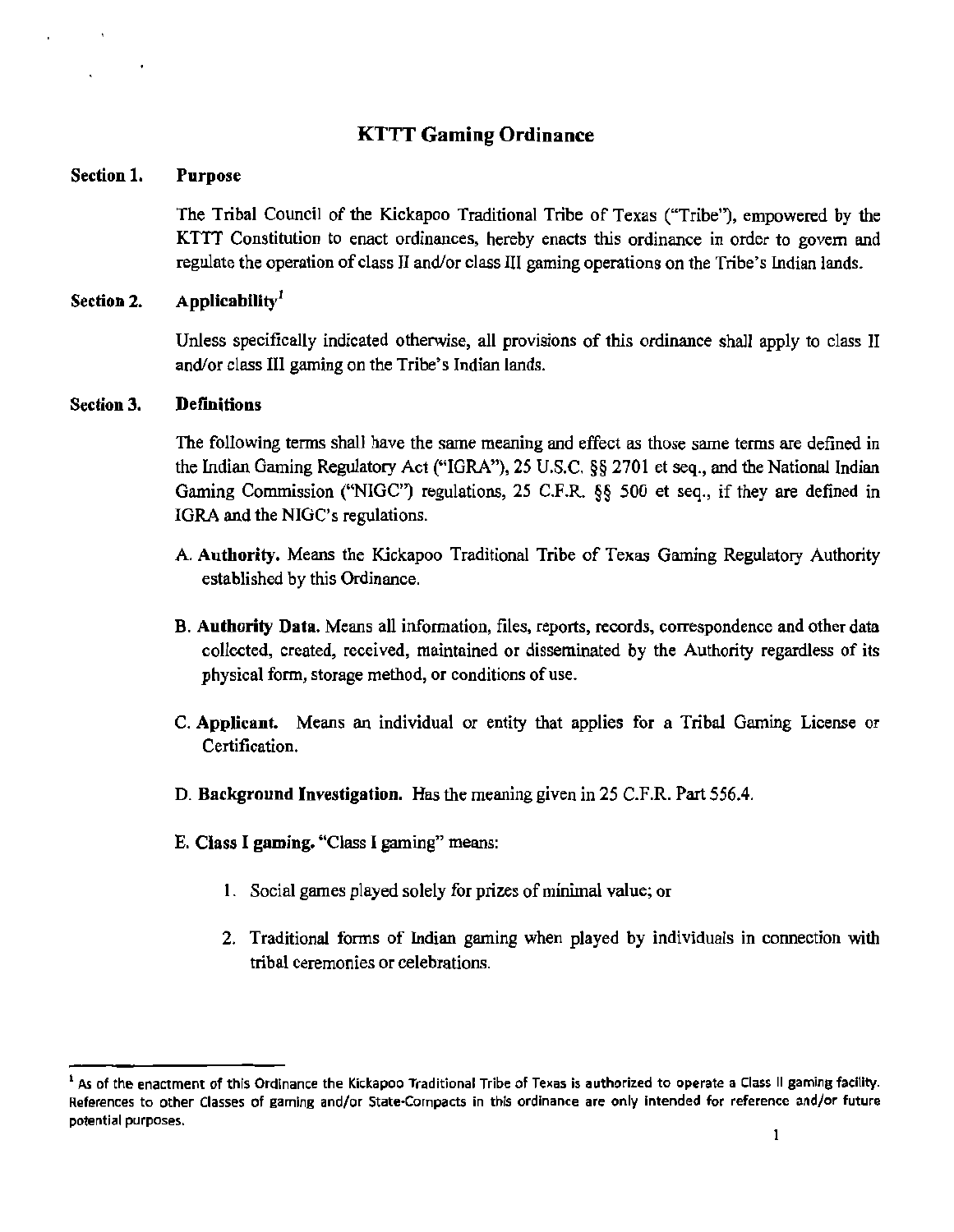#### F. Class II gaming.

- 1. Bingo or lotto (whether or not electronic, computer or other technologic aids are used) when players:
	- a. Play for prizes with cards bearing numbers or other designations;
	- b. Cover numbers or designations when objects. similarly numbered or designated, are drawn or electronically determined; and
	- c. Win the game by being the first person to cover a designated pattern on such cards;
- 2. Pull-tabs, punch boards, tip jars, instant bingo and other games similar to bingo, if played in the same location as bingo or lotto;
- 3. Non-banking card games that:
	- a. State law explicitly authorizes, or does not explicitly prohibit, and are played legally anywhere in the state; and
	- b. Players play in conformity with state laws and regulations concerning hours, periods of operation, and limitations on wagers and pot sizes;
- 4. Card games that are explicitly authorized by the laws of the State, or are not explicitly prohibited by the laws of the State and are played at any location in the State, but only if such card games are played in conformity with those laws and regulations (if any) of the State regarding hours or periods of operation of such card games or limitations on wagers or pot sizes in such card games.
- G. Class III gaming. All forms of gaming that are not class I or class II gaming, including, but not limited to:
	- 1. Any house banking game, including but not limited to  $$ 
		- a. Card games such as baccarat, chemin de fer, blackjack (21), and pai gow (if played as house-banking games); and
		- b. Casino games such as roulette, craps, and keno;
	- 2. Any slot machines, as defined in 15 U.S.C. § 117l(a)(l), and electronic or electromechanical facsimiles of any game of chance;
	- 3. Any sports betting and pari-mutuel wagering, including, but not limited to, wagering on horse racing, dog racing or jai alai; or
	- 4. Lotteries.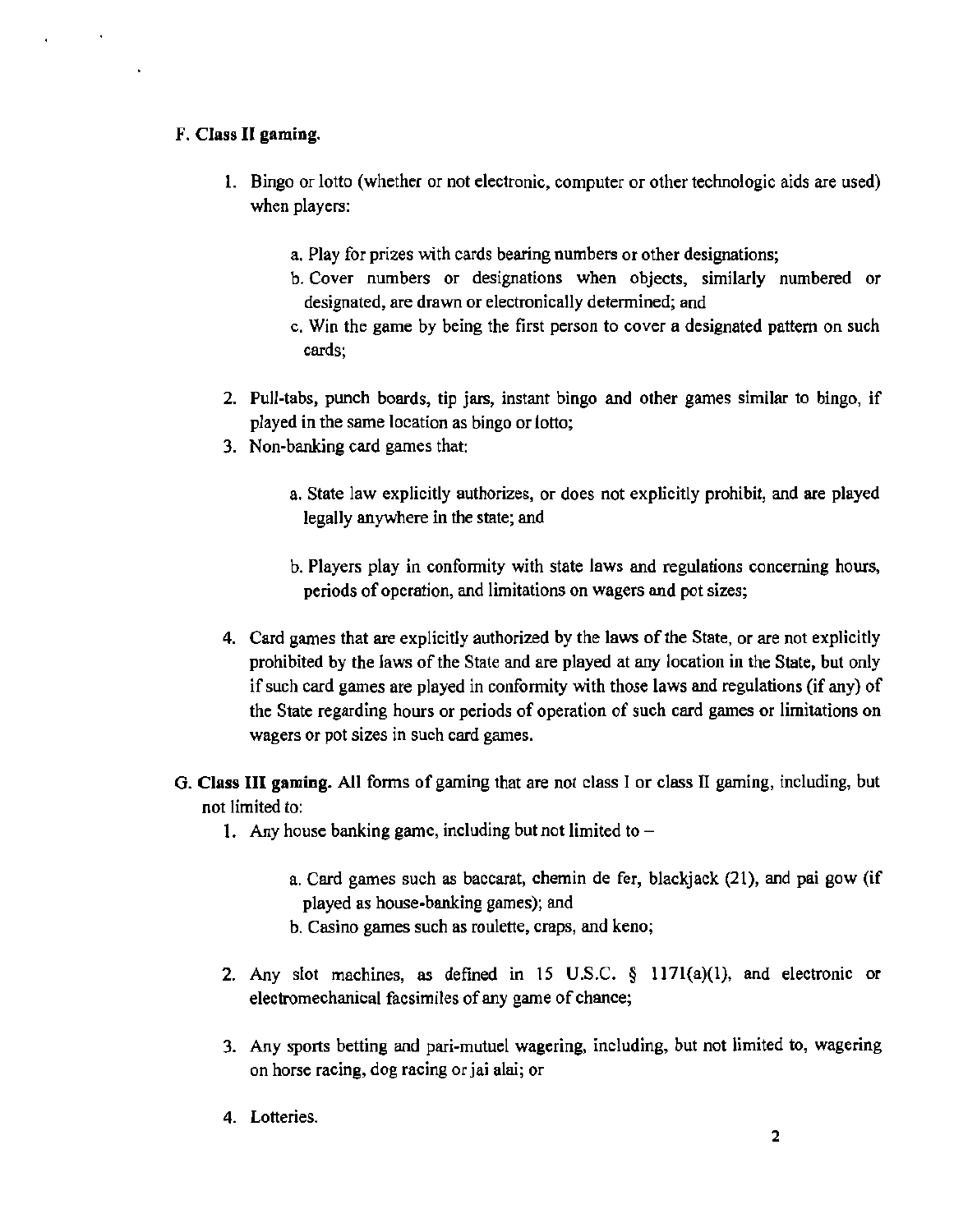- H. Commission. The Tribal Gaming Commission established to perform regulatory oversight and to monitor compliance with tribal, federal, and applicable state regulations.
- I. Commissioner. A Tribal Gaming Commissioner.
- J. Compliance. Means that any gaming and gaming related activity regulated by this Tribal Ordinance is conducted in accordance with applicable laws.
- K. Conditional Licenses. Means the issuance of a Conditional License to an applicant which is based on approved criteria set forth by the KTIT Gaming Commission.
- L. Confidential Data. Authority Data on a Person that by Tribal Ordinance, regulation or order, or by applicable federal law, is not made available to the public. The term includes Confidential Limited Availability Data and Confidential Restricted Availability Data.
- M. Complimentary. Shall have the meaning as set forth in 25 C.F.R. § 542.2(a).
- N. Directly related to. A spouse, child, parent, grandparent, grandchild, aunt, uncle or first cousin.
- 0. Director. A member of the Tribal Gaming Board of Directors.
- P. Facility License. A separate license issued by the Tribe to each place, facility or location on Indian lands where the Tribe elects to allow class II or III gaming.
- Q. Gaming Facility or Facilities. Means the Kickapoo Lucky Eagle Casino.
- R. Gaming Operation. Each economic entity that is licensed by the Tribe, operates the games, receives the revenues, issues the prizes, and pays the expenses. A gaming operation may be operated by the Tribe directly; by a management contractor; or, under certain conditions, by another person or entity.

#### S. Indian lands.

- 1. Land within the limits of an Indian reservation; or
- 2. Land over which an Indian tribe exercises governmental power and that is either:
	- a. Held in trust by the United States for the benefit of any Indian tribe or individual; or
	- b. Held by an Indian tribe or individual subject to restriction by the United States against alienation.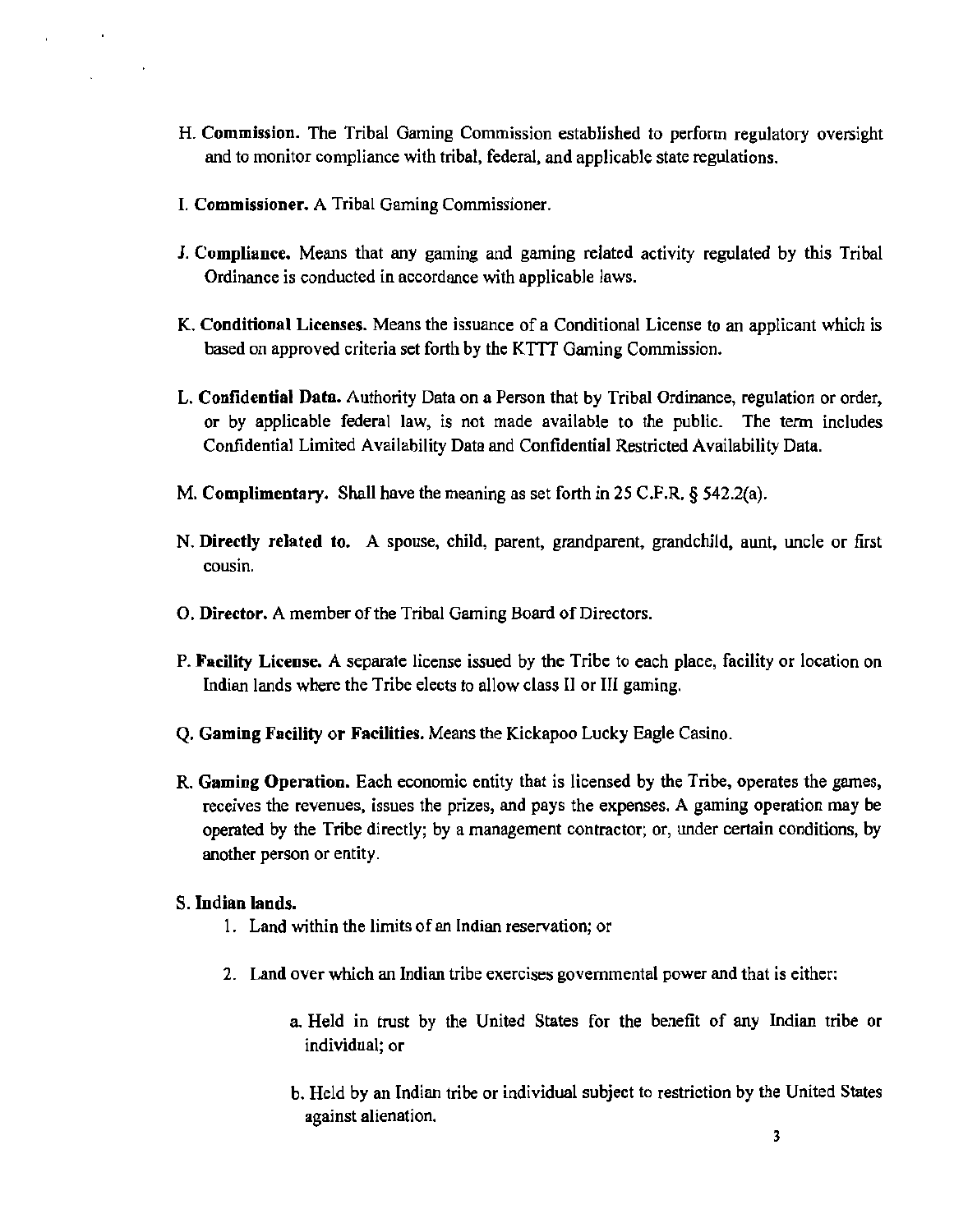T. Indian Tribe. Means the Kickapoo Traditional Tribe of Texas.

- U. Key Employee.
	- 1. A person who performs one or more of the following functions:
		- a. Bingo caller;
		- b. Counting room supervisor;
		- c. Director of security;
		- d. Custodian of gaming supplies or cash;
		- e. Floor manager;
		- f. Pit boss;
		- g. Dealer;
		- h. Croupier;
		- i. Approver of credit; or
		- j. Custodian of gaming devices, including persons with access to cash and accounting records within such devices;
	- 2. If not otherwise included, any other person whose total cash compensation is in excess of\$50,000 per year;
	- 3. If not otherwise included, the four most highly compensated persons in the gaming operation; or
	- 4. Any other person designated by the tribe as a key employee.
- V. Licensee. A tribally owned class II or class III gaming operation or a person licensed by the Tribal Gaming Commission as a primary management official, key employee or other gaming employee under the provisions of this ordinance.
- W. **Management Contract.** Any contract, subcontract or collateral agreement between an Indian tribe and a contractor or between a contractor and a subcontractor if such contract or agreement provides for the management of all or part of a gaming operation.
- X. Net Revenues. Gross gaming revenues of an Indian gaming operation less:
	- I. Amounts paid out *as,* or paid for, prizes; and
	- 2. Total gaming-related operating expenses, including all those expenses of the gaming operation commonly known as operating expenses and non-operating expenses consistent with professional accounting pronouncements, excluding management fees.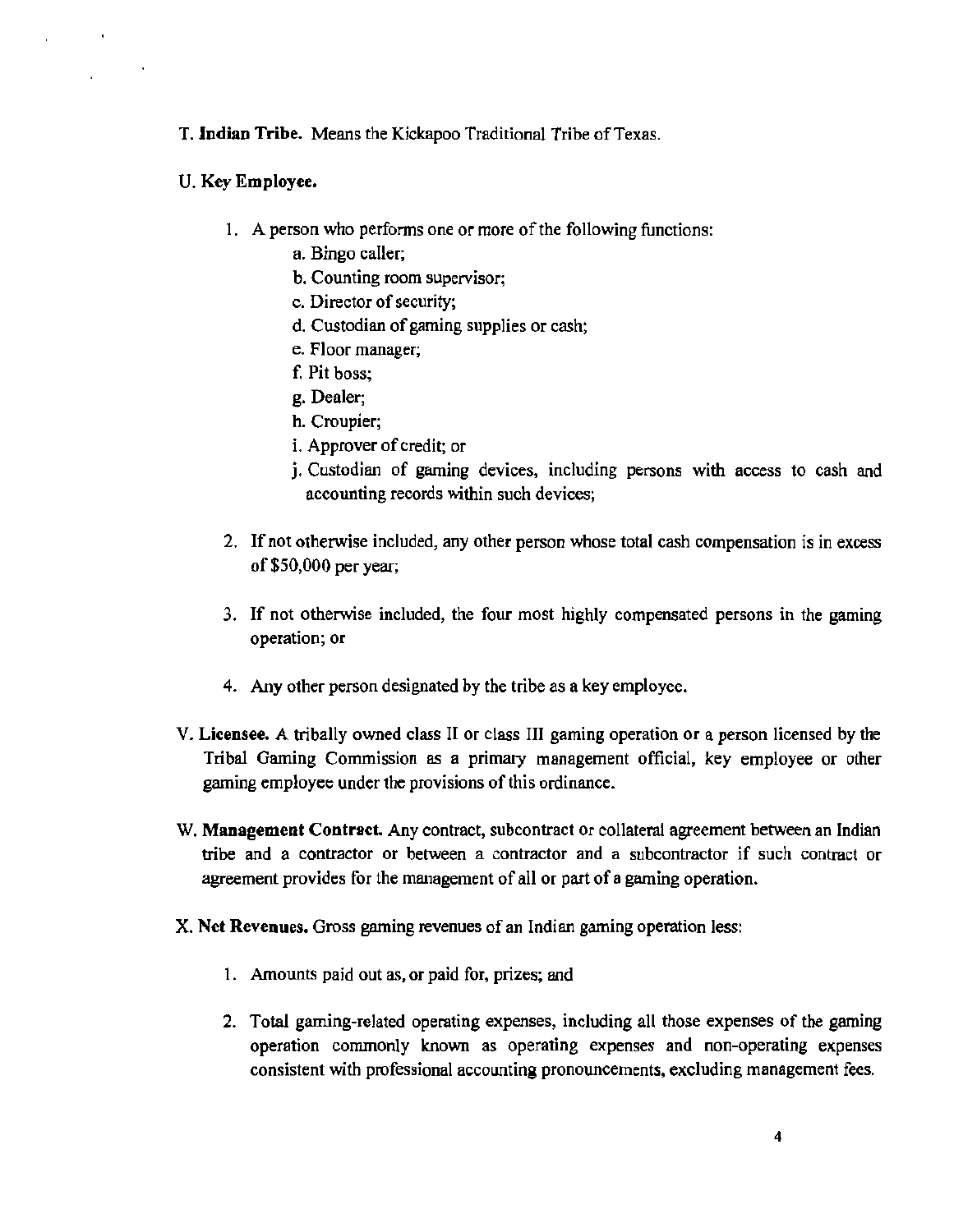Y. Per Capita Payment. The distribution of money or other things of value to all members of the Tribe, or to identify groups of members, which is paid directly from the net revenues of any tribal gaming activity.

#### Z. Primary Management Official.

- 1. The person(s) having management responsibility for a management contract.
- 2. Any person who has authority:
	- a. To hire and fire employees; or
	- b. To set up working policy for the gaming operation; or
	- c. The chief financial officer or other person who has financial management responsibility.
- 3. Any other person designated by the Tribe as a primary management official.

AA. Tribal-State Compact. "Tribal-State compact" means an agreement between a tribe and state about class III gaming under 25 U.S.C. § 2710(d).

#### Section 4. Gaming Authorized

Class II gaming is authorized to be conducted on the Tribe's Indian lands, if such gaming is conducted in accordance with this ordinance. the Indian Gaming Regulatory Act, the NIGC's regulations, and any other applicable laws or regulations.

#### Section 5. Ownership of Gaming

- A. The Tribe shall have the sole proprietary interest in and responsibility for the conduct of any gaming operation authorized by this ordinance, unless the Tribe elects to allow individually owned gaming.
- B. The Tribe may authorize individually owned gaming in accordance with IGRA and the NIGC's regulations.
- C. For licensing of individually owned gaming operation other than those operating on September 1, 1986, this ordinance shall require:
	- 1. That the gaming operation be licensed and regulated under an ordinance or resolution approved by the Chairman of the NIGC;
	- 2. That income to the tribe from an individually owned gaming operation be used only for the purposes listed in 25 C.F.R.§522.4(b)(2);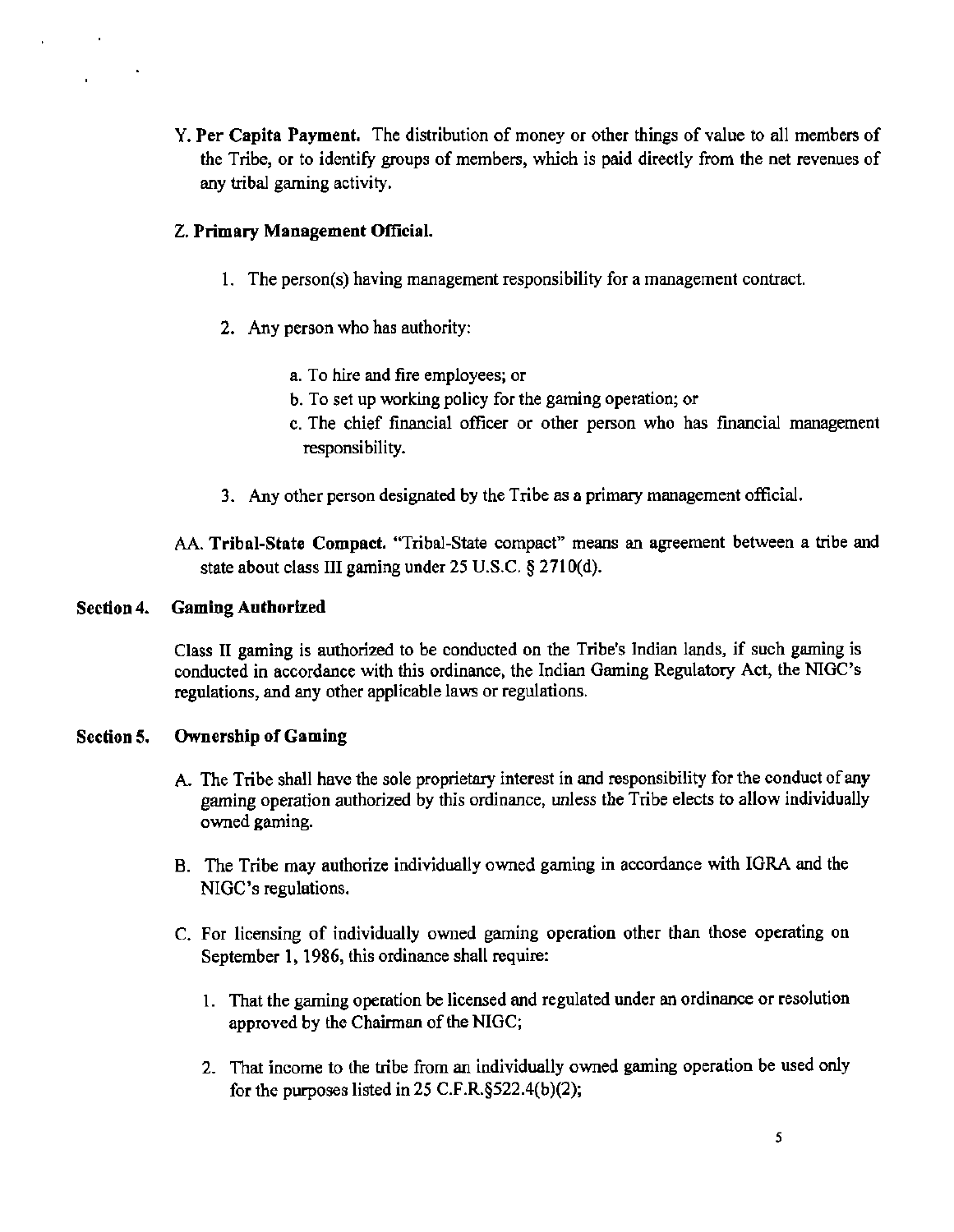- 3. That no less than 60 percent of the net revenues be income to the tribe;
- 4. That the owner pay an assessment to the Commission under 25 C.F.R.§514.1;
- 5. Licensing standards that are at least as restrictive as those established by State law governing similar gaming within the jurisdiction of the surrounding State; and
- 6. Denial of a license for any person or entity that would not be eligible to receive a State license to conduct the same activity within the jurisdiction of the surrounding State. State law standards shall apply with respect to purpose, entity, pot limits, and hours of operation.

#### Section 6. Use of Net Gaming Revenues

- A. Net revenues from Tribal gaming shall be used only for the following purposes:
	- 1. To fund Tribal government operations or programs;
	- 2. To provide for the general welfare of the Tribe and its members;
	- 3. To promote Tribal economic development;
	- 4. To donate to charitable organizations; or
	- 5. To help fund operations of local government agencies.

#### Section 7. Per Capita Payments

- A. Net revenues from any Class ll gaming activities conducted or licensed by the Tribe may be used to make per capita payments to Tribal members if-
	- 1. The Tribe has prepared a plan<sup>2</sup> to allocate revenues to one or more of the five uses authorized by section 6(A) of this ordinance;
	- 2. The plan is approved by the Secretary of the Interior as adequate, particularly with respect to the uses described in sections 6(1) and 6(3) of this ordinance;
	- 3. The interests of minors and other legally incompetent persons who are entitled to receive any of the per capita payments are protected and preserved; and
	- 4. The per capita payments are subject to Federal taxation and the Tribe notifies its members of such tax liability when payments are made.

<sup>&</sup>lt;sup>2</sup> A tribal revenue allocation plan ("RAP") must satisfy the BIA regulations in 25 C.F.R. part 290 for approval by the Secretary of the Interior.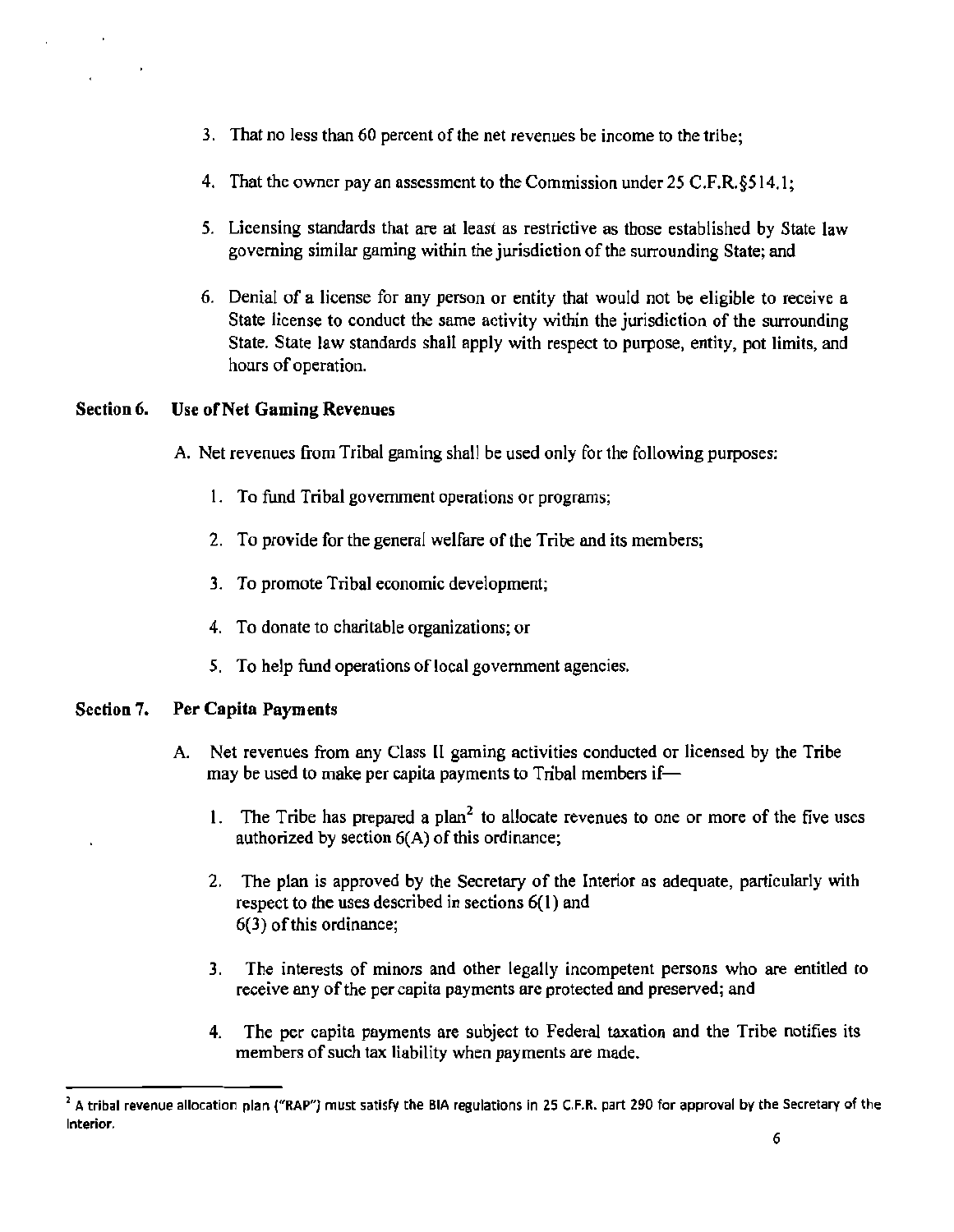#### Section 8. Gaming Commission

- A. The Tribe hereby establishes a Tribal Gaming Commission ("Commission') to regulate the Tribe's gaming operations. The Commission shall consist of three (3) members, including a Chair, Vice-Chair and at least one additional Commissioner.
- B. The Commission will conduct oversight to ensure compliance with Tribal, federal and, if applicable, state laws and regulations. It will serve as the licensing authority for individuals employed in the gaming operation and will administer background investigations as part of the licensing process. The Commission will also have a role in monitoring compliance with the gaming operation's internal controls and in tracking gaming revenues. In order to carry out its regulatory duties, the Commission shall have unrestricted access to all areas of the gaming operation and to all of its records. The Commission shall have authority to take enforcement actions, including suspension or revocation of an individual gaming license, when appropriate.
- C. Commissioner positions shall be filled in the following manner:
	- 1. Through appointment by the Tribal Council.
- D. Terms of office for Commissioners shall be as follows: the Chair shall serve an initial term of one (1) year, with subsequent Chairs serving three (3) year terms; and the Vice-Chair and Commissioner(s) shall serve an initial term of two (2) years, with subsequent Vice-Chairs and Commissioners serving three (3) year terms.
- E. The following persons are not eligible to serve as Commissioners: Tribal Council members, while serving as such; current employees of the gaming operation; gaming contractors (including any principal of a management, or other, contracting company); and persons ineligible to be key employees or primary management officials. Non~tribal members previously convicted of any felony or misdemeanor offense of embezzlement, theft or any other money- related or honesty-related misdemeanor offense, such as fraud, cannot serve as a Commissioner. Tribal members previously convicted of any felony or misdemeanor offense of embezzlement, theft or any other offense related to money or honesty, such as fraud, will only be allowed to serve as a Commissioner if the Tribal Council specifically finds that a significant amount of time has passed and the person is now of trustworthy character. The Tribal Council shall require a criminal history check with appropriate law enforcement agencies for each Commissioner candidate; shall review the candidate's criminal history check results; and shall make an appropriate eligibility determination before appointing an individual to the position of Commissioner.
- F. The Tribe recognizes the importance of an independent Tribal Gaming Commission in maintaining a well-regulated gaming operation. The Commission shall be independent of, and act independently and autonomously from, the Tribal Council in all matters within its purview. No prior, or subsequent, review by the Tribal Council of any actions of the Commission shall be required or permitted except as otherwise explicitly provided in this ordinance. To avoid potential conflicts of interest between the operation and regulation of the gaming facility, the Tribe requires that, at a minimum: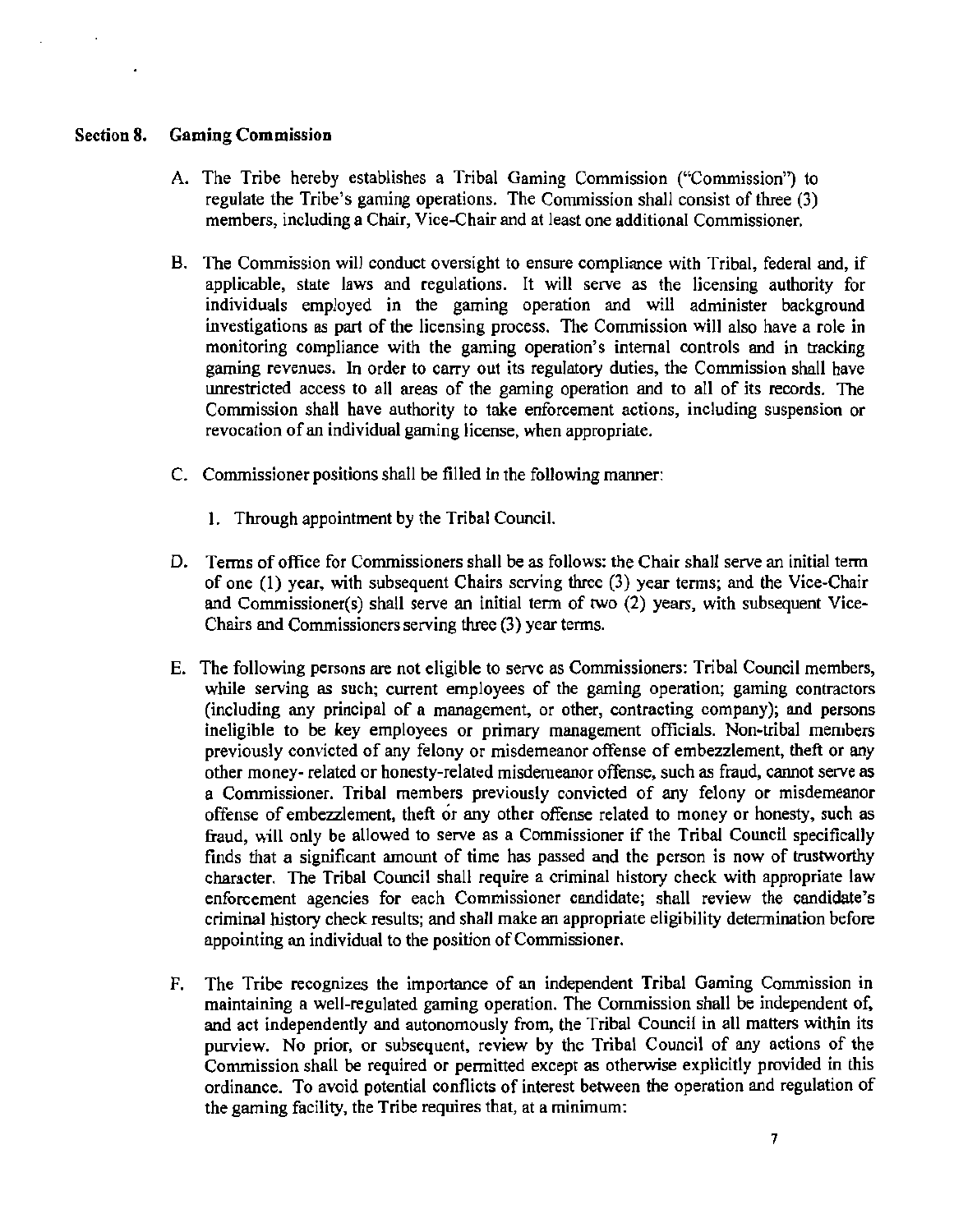- I. No member of the Tribal Council or Tribal Gaming Board of Directors may serve on the Tribal Gaming Commission;
- 2. No member directly related to any Tribal Council Members or Kickapoo Gaming Authority Board member may serve on the Tribal Gaming Commission;
- 3. Members of the Commission are prohibited from gambling in the facility;
- 4. Commissioners are prohibited from accepting complimentary items from the gaming operation, excepting food and beverages valued under \$5.00; and
- *5.* Commissioners may only be removed from office by the Tribal Council, prior to the expiration of their respective terms, for neglect of duty, misconduct, malfeasance or other acts that would render a Commissioner unqualified for the position. Removal by Tribal Council is final and not subject to appeal.
- G. Nominees for Commissioner positions must satisfy the eligibility standards set forth for primary management officials and key employees found in Section 21 of this ordinance. All requisite background investigations shall be performed under the direction of the National Indian Gaming Commission.
- H. The Tribal Gaming Commission shall:
	- 1. Conduct background investigations, or cause such investigations to be conducted, for primary management officials and key employees;
	- 2. Review and approve all investigative work conducted in connection with the background investigations of primary management officials and key employees;
	- 3. Create and maintain investigative reports based on the background investigations of primary management officials and key employees;
	- 4. Obtain and process fingerprints, or designate a Jaw enforcement agency to obtain and process fingerprints;
	- 5. Make licensing eligibility determinations, which shall be signed by the Chair of the Commission;
	- 6. Submit a notice of results to the NIGC of the background investigations done for each primary management official and key employee applicant;
	- 7. Issue gaming licenses to primary management officials and key employees of the operation, if warranted by the eligibility detennination;
	- 8. Establish standards for licensing Tribal gaming facilities;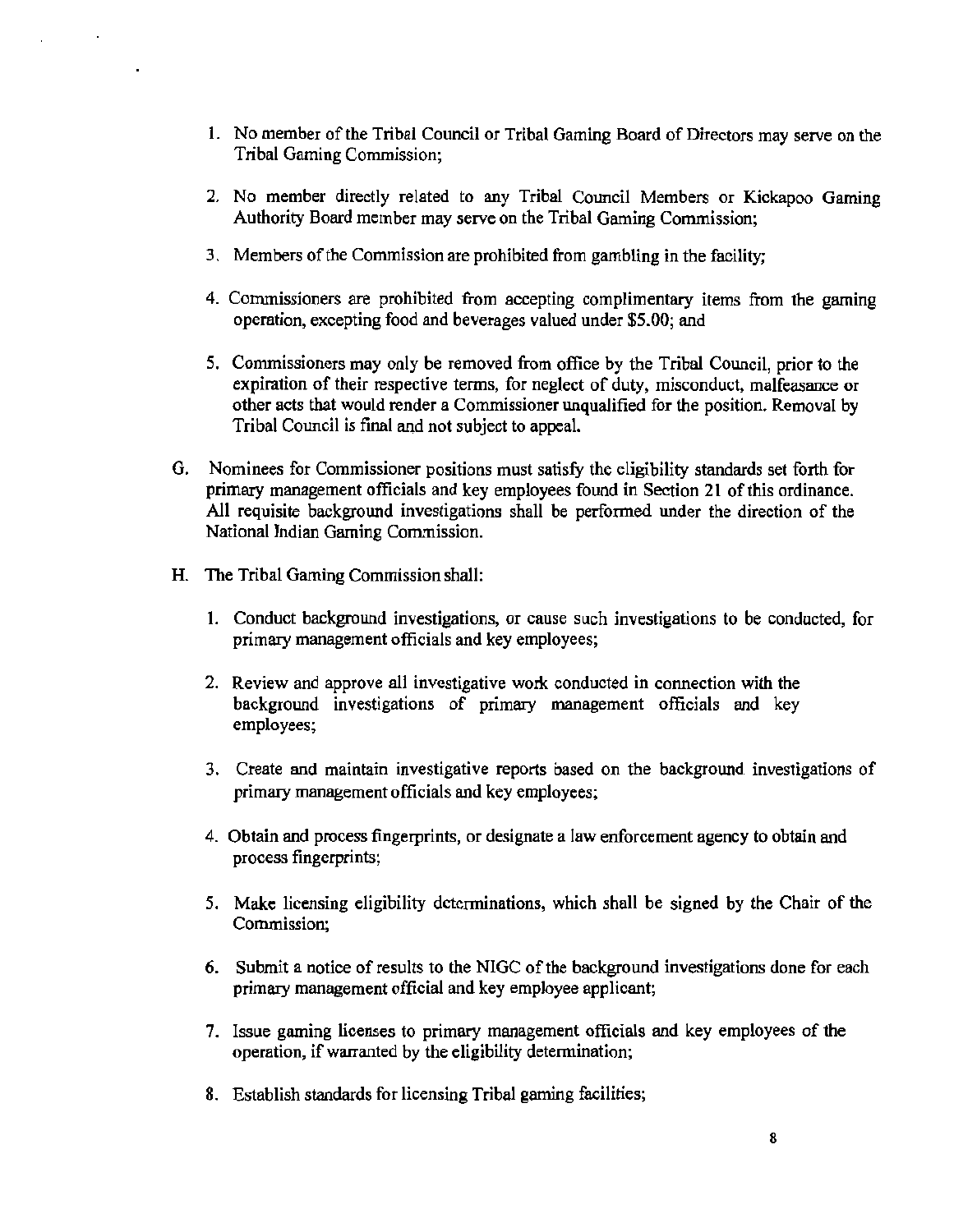- 9. Issue gaming licenses to Tribal gaming facilities;
- l 0. Inspect, examine and monitor all of the Tribe's gaming activities, and have immediate access to review, inspect, examine, photocopy and audit all records of the gaming establishment;
- 11. Ensure compliance with all Tribal, state and federal laws, rules and regulations regarding Indian gaming;
- 12. Investigate any suspicion of wrongdoing associated with any gaming activities;
- 13. Hold hearings on patron complaints, in accordance with procedures established in this ordinance and the Tribal gaming regulations;
- 14. Comply with any and all reporting requirements under IGRA, the NIGC's regulations and any tribal-state compact to which the Tribe is a party, and any other applicable law;
- 15. Promulgate and issue regulations necessary to comply with applicable internal control standards;
- 16. Promulgate and issue regulations on the levying of fees and/or taxes associated with gaming license applications;
- 17. Promulgate and issue regulations on the levying of fines and/or the suspension or revocation of gaming licenses for violations of this ordinance or any Tribal, federal or state gaming regulations, if applicable;
- 18. Establish a list of persons not allowed to game in the Tribe's gaming facilities in order to maintain the integrity of the gaming operation;
- 19. Establish a list of persons who have voluntarily agreed to be excluded from the Tribal gaming facility, and create regulations for enforcing the exclusions;
- 20. Provide referrals and information to the appropriate law enforcement officials when such information indicates a violation of Tribal, federal or state statutes, ordinances, regulations, codes or resolutions;
- 21 . Create a list of regulatory authorities that conduct background investigations of, and license, vendors who are recognized as trustworthy;
- 22. Draft regulations exempting vendors from the licensing and/or background investigation requirements if they have received a license from a recognized regulatory authority;
- 23. Perform such other duties the Commission deems appropriate for the proper regulation of the Tribal gaming operation; and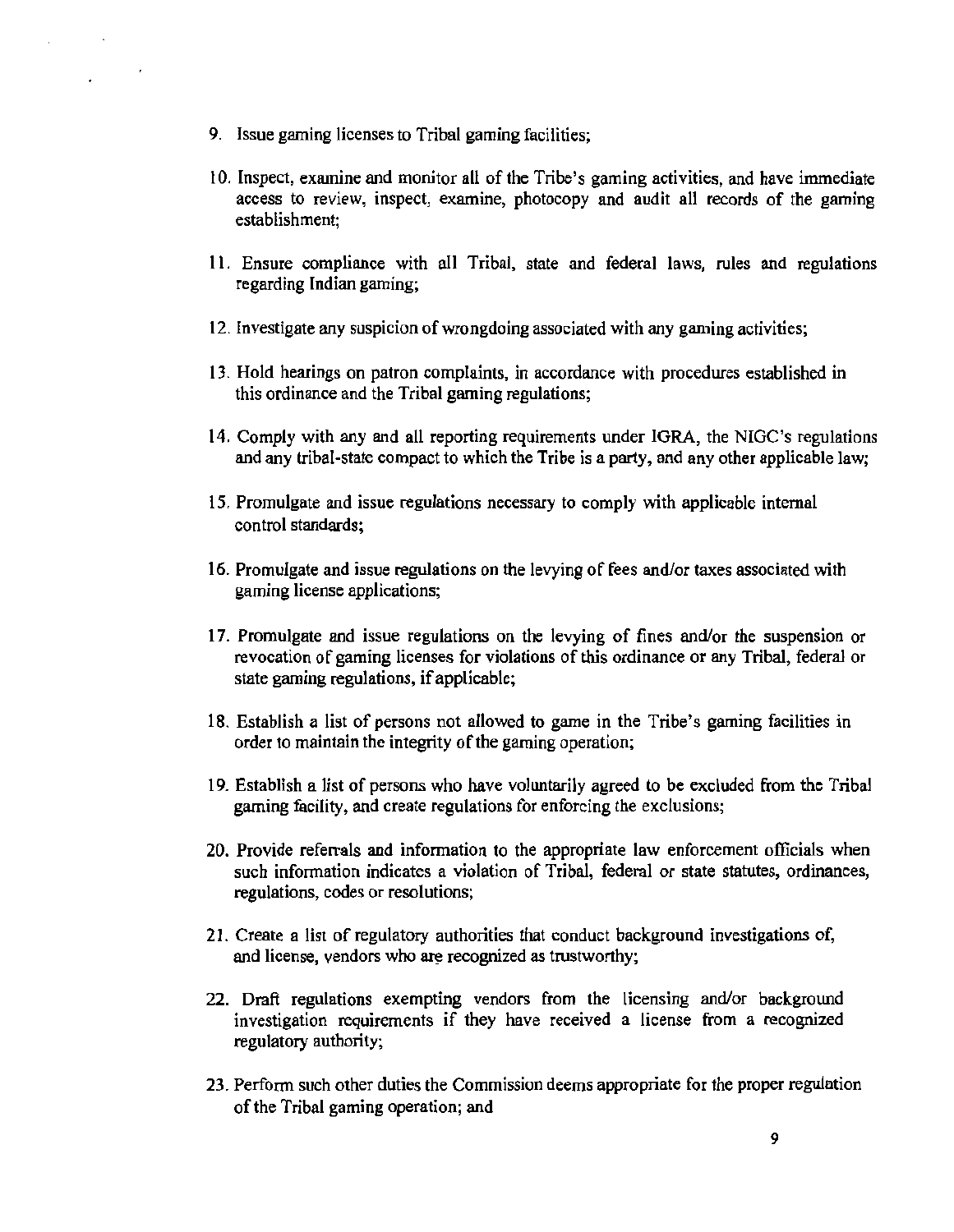- 24. Promulgate such regulations and guidelines as deemed appropriate to implement the provisions of this ordinance, so long as they are in furtherance of, and not in conflict with, any provisions of this ordinance.
- I. Before adopting, amending and repealing regulations, the Commission shall give notice of any such proposed action to the Tribal Council, the gaming operation(s) and all other persons whom the Commission has reason to believe have a legitimate interest in the proposed action. The notice shall invite comments and describe the general nature of the proposed action and the manner in which comments on the proposed action shall be received by the Commission.
- J. The Commission shall ensure that all records and infonnation obtained as a result of an employee background investigation shall remain confidential and shall not be disclosed to any persons who are not directly involved in the licensing and employment processes. Information obtained during the course of an employee background investigation shall be disclosed to members of management, human resource personnel and/or others employed by the Tribal gaming operation on a need-to-know basis, for actions taken in their official capacities.
- K. The confidentiality requirements in Section 8(J), above, do not apply to requests for such records or information from any Tribal, federal, or state law enforcement or regulatory agency, or for the use of such records or information by the Commission and staff in the perfonnance of their official duties.
- L. A majority of the Commission shall constitute a quorum. The concurrence of a majority of the Commissioners shall be required for any final determination by the Commission. The Commission may act in its official capacity, even if there are vacancies on the Commission.
- M. Commissioners shall be compensated at a level determined by the Tribal Council. In order to ensure the Conunission is not improperly influenced, a Commissioner's compensation shall not be based on a percentage of gaming revenue.
- N. The Commission shall keep a written record of all its meetings.
- O. Tribal Gaming Commission duties include having to make important decisions on highly sensitive issues. As such, the Tribe has determined that the Gaming Commission shall be held to an extremely high ethical standard. Prior to taking their positions on the Commission, the Commission Members shall agree to be bound by the following principles:
	- 1. Members shall not hold financial interests that conflict with the conscientious performance of their duties as managers and regulators.
	- 2. Members shall not engage in financial transactions using nonpublic information or allow the improper use of such information by others on their behalf to further any private interest.
	- 3. Members shall not solicit or accept any gift or other item of monetary value, including complimentary items or services, from any person or entity seeking official action or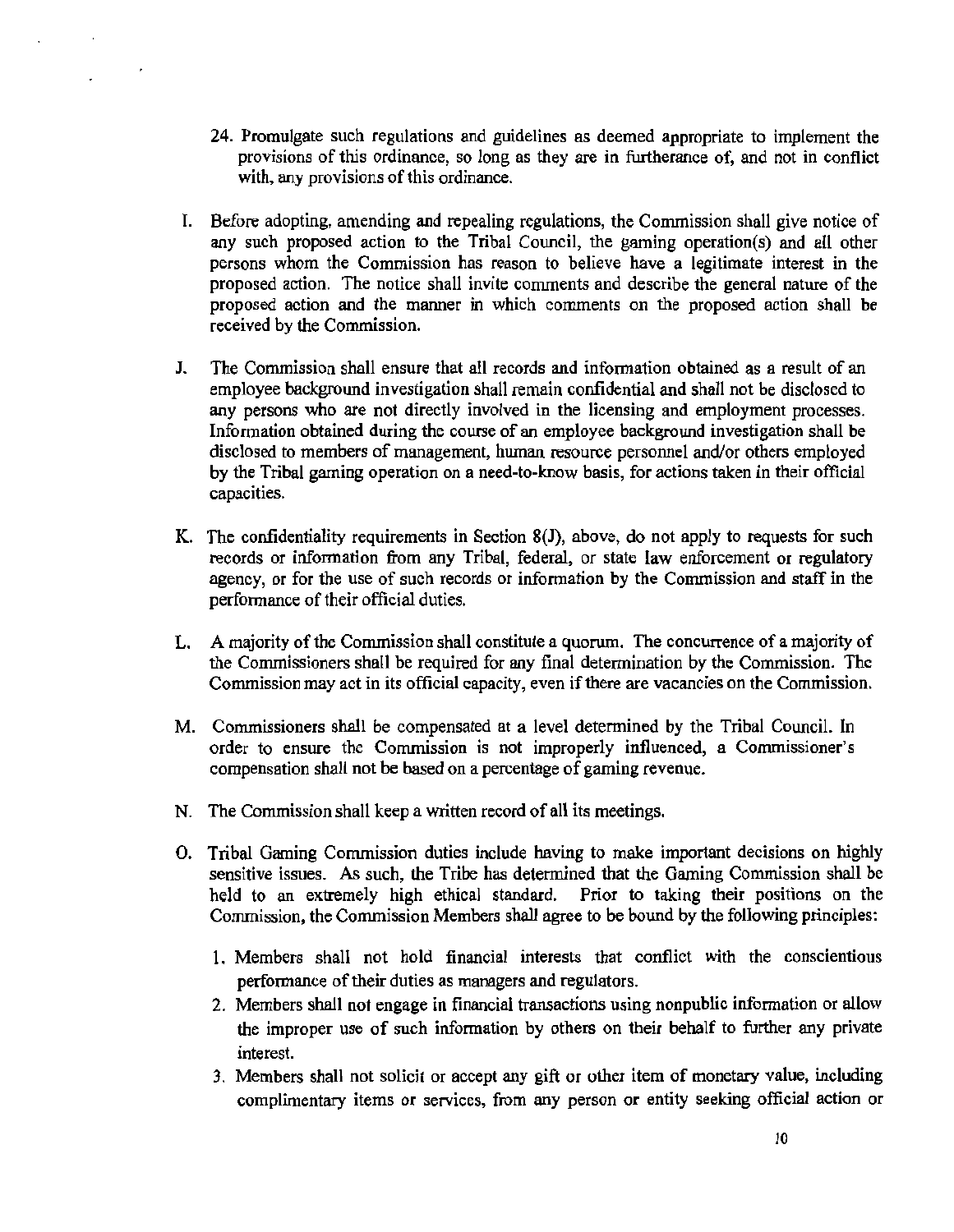inaction from, doing business with, or conducting activities regulated by the member's organization, or whose interests may be substantially affected by the perfonnance or nonperfonnance of the Member's duty.

- 4. Members shall make no unauthorized commitments or promises of any kind purporting to bind the Tribe.
- 5. Members shall not use their positions for private gain.
- 6. Members shall act impartially, in accordance with all relevant Tribal, Federal, and State laws (where applicable), and shall not give preferential treatment to any private organization or individual, including to any persons related to Members.
- 7. Members shall ensure that Tribal property and gaming assets shall be properly segregated and safeguarded, and that such property and assets shall not be used for unauthorized activities.
- 8. Members shall not engage in outside employment or activities, including seeking or negotiating for future employment, which conflict with their official duties and responsibilities.
- 9. Members shall disclose waste, fraud, abuse, and corruption to appropriate authorities.
- 10. Members shall endeavor to avoid any actions creating the appearance that they are violating the law or the ethical standards listed herein.
- 11. Member shall disclose any real or apparent financial or personal conflicts. If there is a real conflict or the appearance of one, the member shall not take part in any decision related to the conflict.

#### Section 9. Audits

- A. The Tribe shall cause to be conducted independent audits of gaming operations annually and shall submit the results of those audits to the NIGC.
	- 1. Annual audits shall conform to generally accepted auditing standards.
- B. All gaming-related contracts that result in the purchase of supplies, services or concessions for more than \$25,000 in any year (except contracts for professional legal and accounting services) shall be specifically included within the scope of the audit conducted under Section 9(A) of this ordinance.
- C. Copies of the annual audit of each licensed gaming operation, and each audit for supplies, services or concessions of each gaming operation, shall be furnished to the NIGC within 120 days after the end of each fiscal year of the gaming operation.

#### Section 10. Environment and Public Health and Safety

- A. Each gaming facility shall be constructed, maintained. and operated in a manner that adequately protects the environment and the health and safety of the public.
- B. Kickapoo Traditional Tribe of Texas shall identify and enforce laws. resolutions, codes, policies, standards, procedures, which are applicable to each gaming place, facility or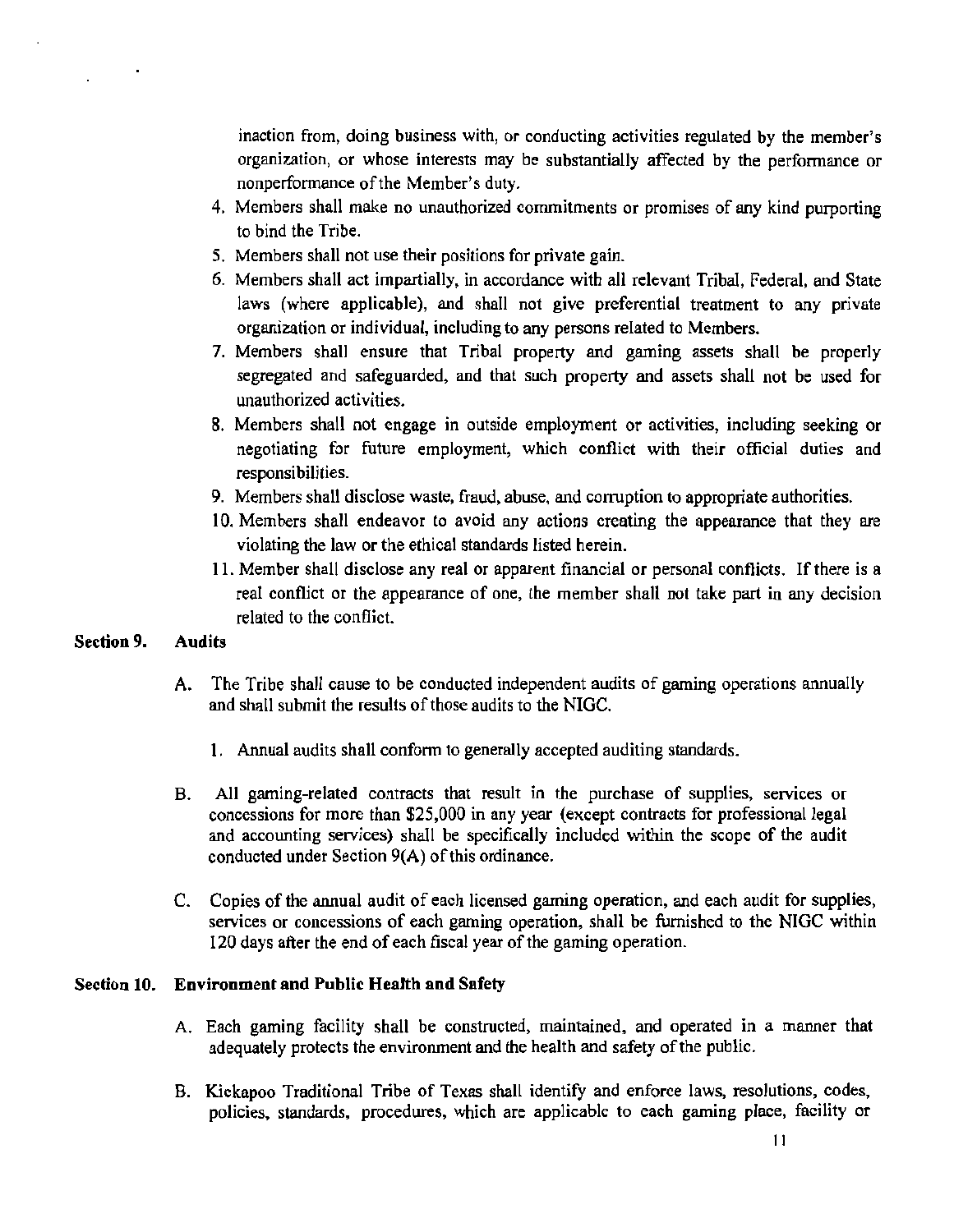location, to ensure adequate protection of the environment and the health and safety of the public.

#### Section 11. Patron Dispute Resolution

- A. Patrons with complaints against the gaming establishment shall have as their sole remedy the right to file a petition for relief with the Tribal Gaming Commission. Complaints shall be submitted in writing. The Commission shall hold a hearing within 30 days of receipt of the petitioner's complaint. The petitioner may have counsel present at the hearing. The petitioner may be allowed to present evidence, at the discretion of the Commission. After the hearing, the Commission shall render a decision in a timely fashion. All such decisions will be final when issued.
- B. Any patron complaint must be submitted to the Commission within thirty (30) days of the incident giving rise to the complaint. All claims by patrons shall be limited to a maximum recovery of actual proven damages, except disputes relating to a patron's entitlement to a game prize, which shall be limited to the amount of such prize. The Commission's decision shall constitute the complainant's final remedy.

#### Section 12. Facility Licenses

- A. The Tribe shall issue a separate license to each place, facility or location on Indian lands where class II gaming is conducted under this ordinance.
- B. The Tribal Gaming Commission is responsible for issuing new or renewed facility licenses to each place, facility or location.
- C. The Tribal Gaming Commission sba11 require that a facility license application be completed by the chief management official of the gaming facility for each gaming place, facility or location.
- D. The Tribal Gaming Commission shall identify the environmental, health and public safety standards with which the place, facility or location must comply, and specify the form, conditions and content of a facility license application. The application shall include:
	- 1. A legal description of the lands upon which the facility is located, and a certification that the site constitutes "Indian lands," as defined in IGRA, the NIOC's regulations, NIGC Office of General Counsel and DOI Solicitor Offices' Indian lands legal opinions, judicial decisions and any other applicable law.
- E. The Tribal Gaming Commission shall only issue a facility license if the application includes the required infonnation and documentation, and sufficiently satisfies any additional conditions deemed necessary by the Tribe.
- F. The Tribe or Tribal Gaming Commission shall submit to the NIGC Chair a notice that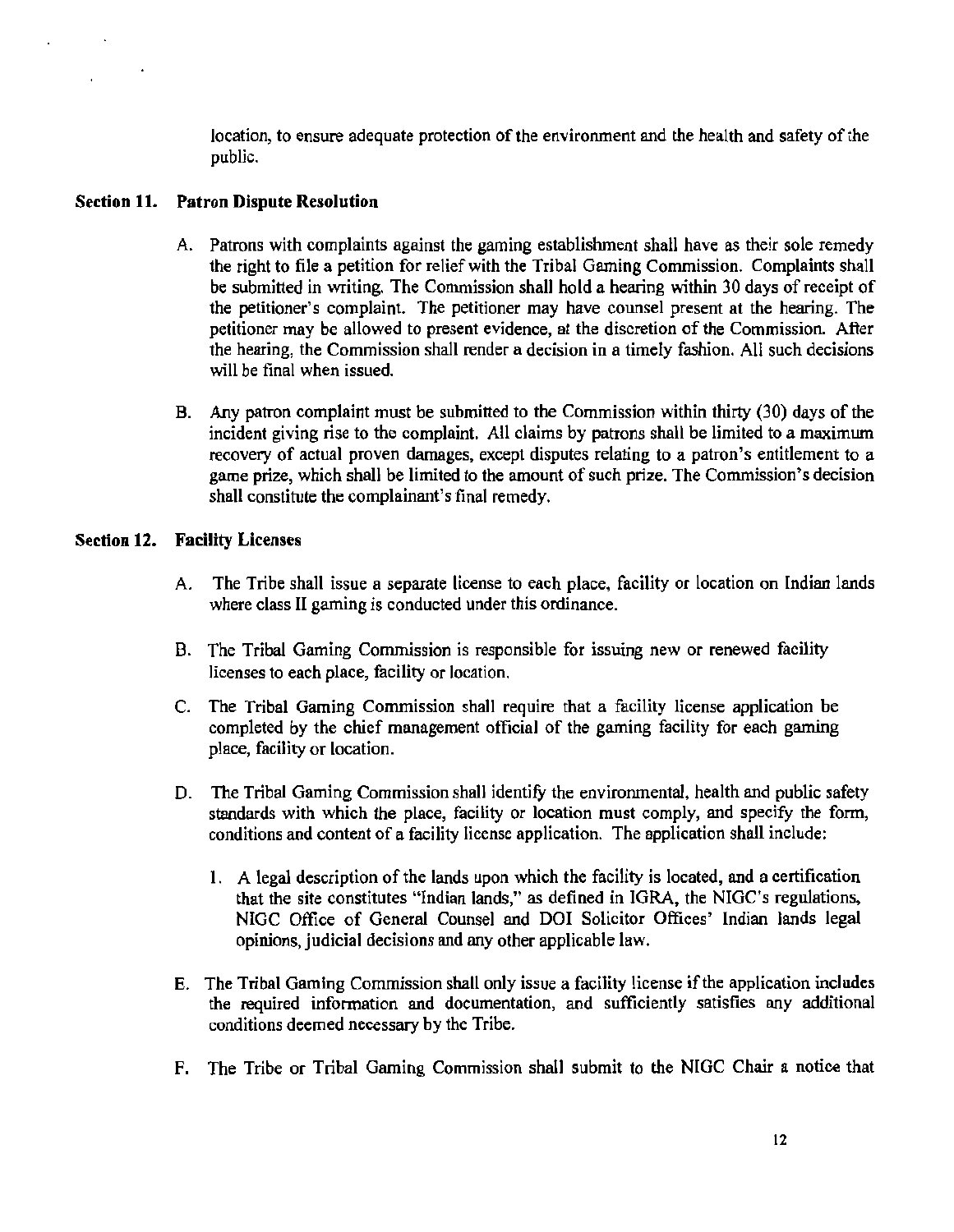issuance of a facility license is under consideration by the Tribal Gaming Commission.<sup>3</sup> This notice must be submitted at least 120 days before the opening of any new place, facility or location on Indian lands where [class II and/or III] gaming will occur.

- G. The Tribal Gaming Commission shall submit a copy of each newly issued or renewed facility license to the NIGC Chair within 30 days of issuance, along with any other required documentation. <sup>4</sup>
- H. The Tribe shall notify the NIGC Chair within 30 days if a facility license is terminated or expires, or if a gaming place, facility, or location closes or reopens.

#### Section 13. Agent for Service of Process

- A. The Tribe designates the Tribal Council Chairman *as* the agent for service of any official determination, order or notice of violation.
- B. Agent may be contacted at: 2212 Rosita Valley Road, Eagle Pass, Texas 78852 Attn: Legal Department.

#### Section 14. Tribal Access to Financial Information

A. A copy of the Tribal gaming operation's annual audit will be made available for review, upon request, to KTIT Tribal Council.

#### Section 15. License Application Forms<sup>5</sup>

A. The following notice shall be placed on the Tribe's license application form for a key employee or a primary management official before it is filled out by an applicant:

In compliance with the Privacy Act of 1974, the following information is provided: Solicitation of the information on this form is authorized by 25 U.S.C. §§ 2701 et seq. The purpose of the requested information is to detennine the eligibility of individuals to be granted a gaming license. The information will be used by the Tribal gaming regulatory authorities and by the National Indian Gaming Commission members and staff who have need for the information in the performance of their official duties. The information may be disclosed by the Tribe or the NIGC to appropriate Federal, Tribal, State, local, or foreign law enforcement and regulatory agencies when relevant to civil, criminal or regulatory investigations or prosecutions or when pursuant to a requirement by a tribe or the NIGC in connection with the issuance, denial, or revocation of a gaming license, or investigations of activities while associated with a tribe or a gaming operation. Failure to consent to the disclosures indicated in this notice will result in a tribe being unable to license you for a primary management official or key employee position.

 $^3$  The facility license notice shall contain the information and documentation set out in 25 C.F.R. § 559.2(b).<br><sup>4</sup> Under 25 C.F.R. § 559.4, a tribe is required to submit an attestation certifying that by issuing the fa determined that the construction and maintenance of the gaming facility, and the operation of that gaming, is conducted in a manner which adequately protects the environment and the public health and safety.

<sup>&</sup>lt;sup>s</sup> The provisions related to the Privacy Act and False Statement notifications must be included in the ordinance exactly as written in the NIGC's regulations.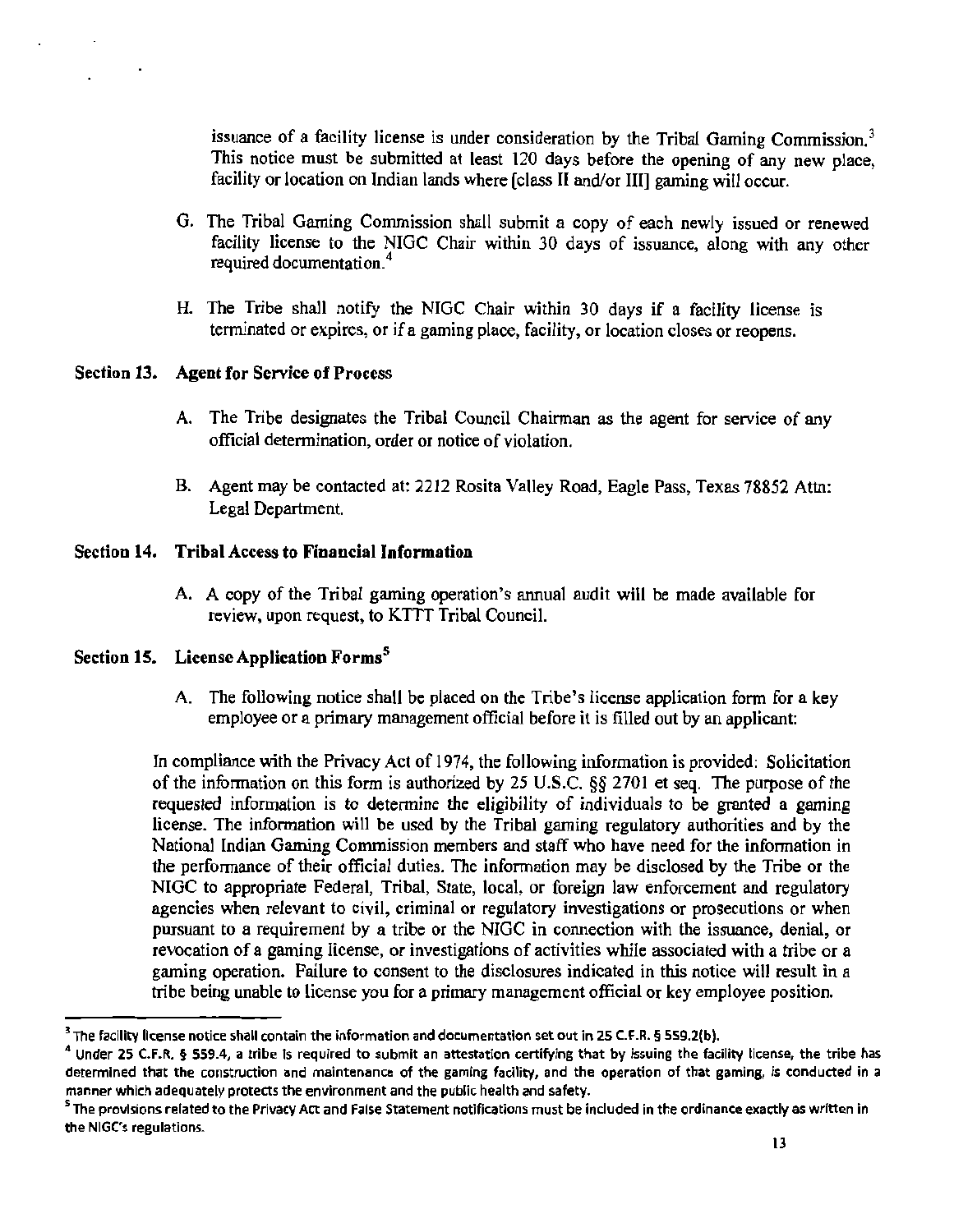The disclosure of your Social Security Nwnber (SSN) is voluntary. However, failure to supply a SSN may result in errors in processing your application.

B. The following additional notice shall be placed on the application form for a key employee or a primary management official before it is filled out by an applicant:

A false statement on any part of your license application may be grounds for denying a license or the suspension or revocation of a license. Also, you may be punished by fine or imprisonment (U.S. Code, title 18, section 1001).

#### Section 16. License Fees

The Tribe may charge a license fee, to be set by the Tribal Gaming Commission, to cover its expenses in investigating and licensing key employees and primary management officials of the gaming operation.

#### Section 17. Fingerprints

The Tribe shall perform a background investigation for each primary management official and key employee of the gaming operation. The Tribe shall request fingerprints from each primary management official and key employee. Fingerprints shall be taken by KTTT Tribal Gaming Commission Licensing Staff. Fingerprints will then be forwarded to the NIGC for processing through the Federal Bureau of Investigation ("FBI") and the National Criminal Information Center to determine the applicant's criminal history, if any. 6

#### Section 18. Background Investigations<sup>7</sup>

- A. The Tribe shall perform a background investigation for each primary management official and key employee in its gaming operation.
- B. The Tribal Gaming Commission is responsible for conducting the background investigations of primary management officials and key employees.
- C. The Tribal Gaming Commission shall obtain from each primary management official and key employee all of the following information:
	- I. Full name, other names used (oral or written), social security number, birth date, place of birth, citizenship, gender and all languages spoken and/or written);

<sup>&#</sup>x27;Only the fingerprints of key employees and primary management officials will be forwarded to the FBI for processing. If an employee is not identified as a "key employee" or a "primary management official" by the tribe in its gaming ordinance and/or regulations, then those fingerprints cannot be processed by the FBI, according to the terms of the<br>current Memorandum of Understanding between the NIGC and the FBI regarding fingerprint processing

<sup>&</sup>lt;sup>7</sup> Unless a tribal-state compact provides that a state has exclusive jurisdiction over conducting background investigations and issuing licenses for class Ill gaming operations, the background investigation provisions apply to both class II and  $class III$  gaming.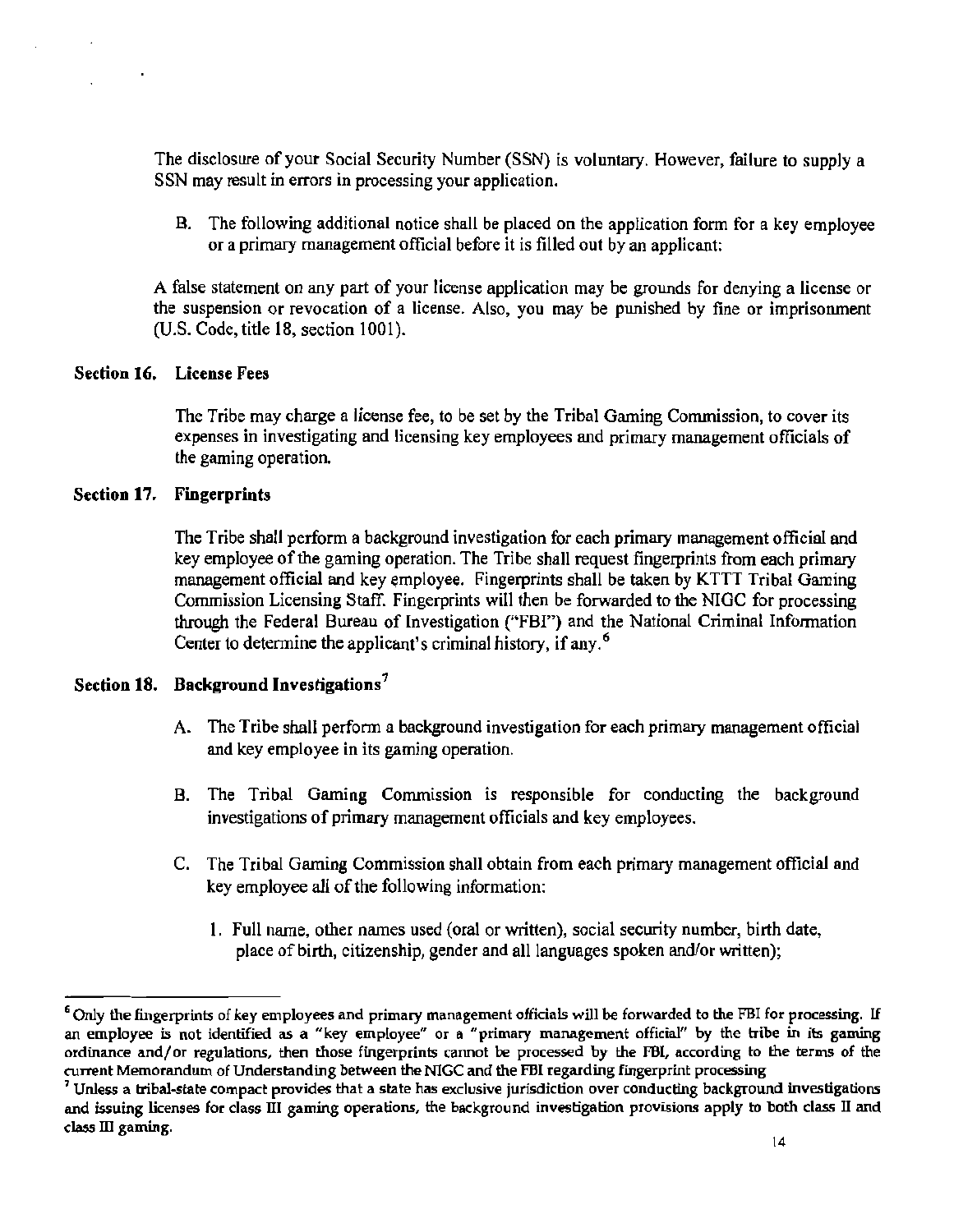- 2. Currently, and for the previous five (5) years, business and employment positions held, ownership interests in those businesses, business and residential addresses, and driver's license numbers;
- 3. The names and current addresses of at least three (3) personal references, including one (I) personal reference who was acquainted with the applicant during each period of residence listed under paragraph (C)(2) of this section;
- 4. Current business and residential telephone numbers, and all cell phone numbers;
- *5.* A description of any existing and previous business relationships with other tribes, including any ownership interests in the businesses;
- 6. A description of any existing and previous business relationships with the gaming industry generally, including ownership interests in the businesses;
- 7. The name and address of any licensing or regulatory agency with which the person has filed an application for a license or permit related to gaming, whether or not such license or permit was granted;
- 8. For each felony for which there is an ongoing prosecution or a conviction, the charge, the name and address of the court involved, and the date of disposition, if any;
- 9. For each misdemeanor conviction or ongoing misdemeanor prosecution (excluding minor traffic violations) within 10 years of the date of the application, the name and address of the court involved and the date of disposition, if any;
- 10. For each criminal charge (excluding minor traffic charges), whether or not there is a conviction, if such criminal charge is within 10 years of the date of the application, and is not otherwise listed pursuant to paragraphs (C)(8) or (C)(9) of this Section, the criminal charge, the name and address of the court involved, and the date of disposition, if any;
- 11. The name and address of any licensing or regulatory agency with which the person has filed an application for an occupational license or pennit, whether or not such license or permit was granted;
- 12. A current photograph (taken within the last year);
- 13. Any other information the Tribe deems relevant; and
- 14. Fingerprints obtained in accordance with procedures adopted by the Tribe pursuant to 25 C.F.R. § 522.2(h).
- D. When a primary management official or key employee is employed by the Tribe, a complete application file, containing all of the information listed in Section 18(c), shall be maintained.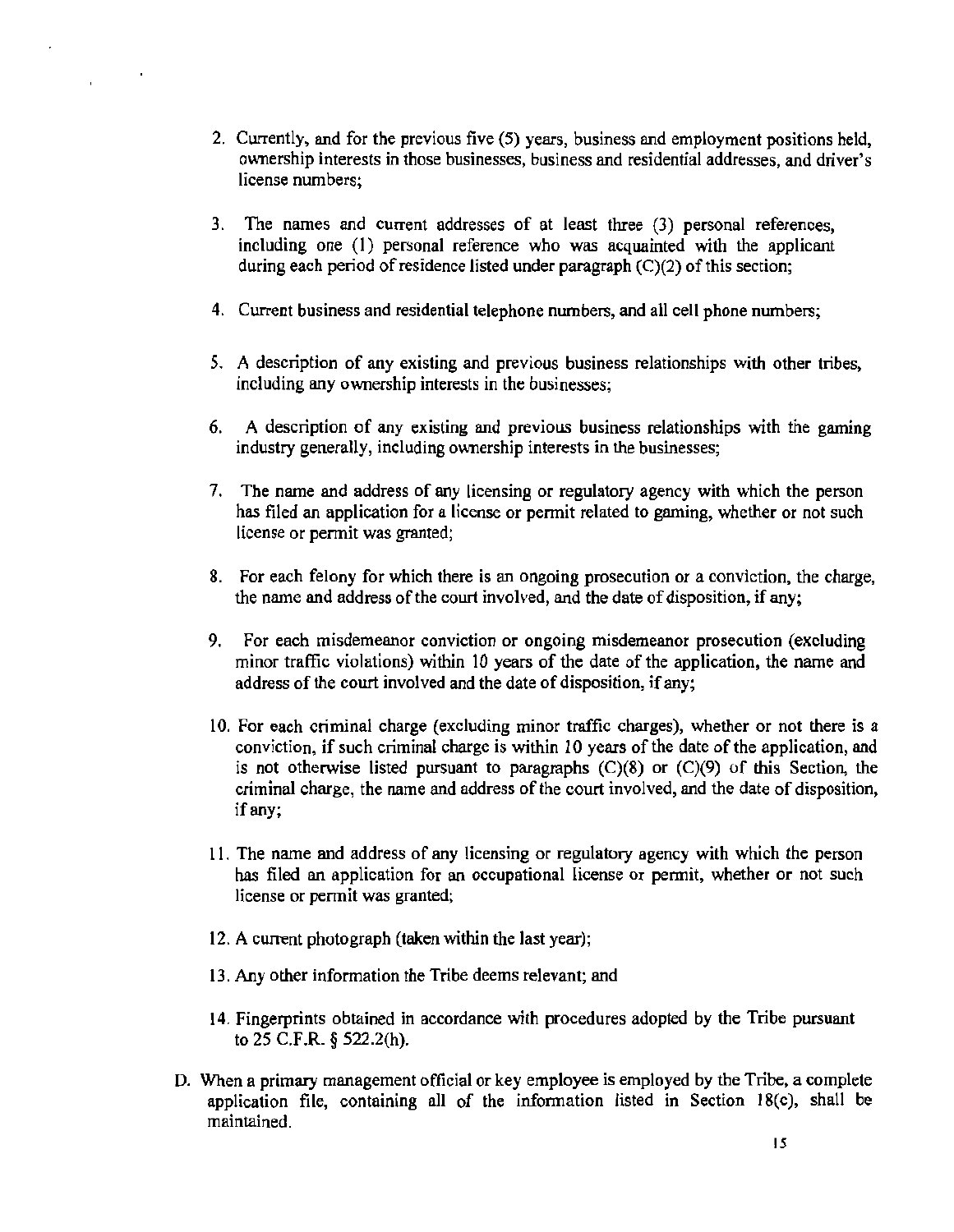#### Section 19. Procedures for Conducting Background Investigations<sup>8</sup>

- A. The Tribal Gaming Commission, or its agent, shall employ or engage an investigator to conduct a background investigation of each applicant for a primary management official or key employee position. The investigation must be sufficient to allow the Tribal Gaming Commission to make an eligibility determination under Section 22 of this ordinance. The investigator shall:
	- 1. Verify the applicant's identity through items such as a social security card, driver's license, birth certificate or passport;
	- 2. Contact each personal and business reference provided in the license application, when possible;
	- 3. Conduct a personal credit check;
	- 4. Conduct a civil history check for past or outstanding judgments, current liens, past or pending lawsuits and any other information deemed to be relevant;
	- 5. Conduct a criminal history records check by submitting the applicant's fingerprints to the NIGC or to another law enforcement agency for forwarding to the FBI to perform a criminal history records check utilizing the FBI's data base;<sup>9</sup>
	- 6. Based on the results of the criminal history records check, as well as information acquired from an applicant's self-reporting or from any other source, obtain information from the appropriate court regarding any past felony and/or misdemeanor convictions or ongoing prosecutions within the past 10 years;
	- 7. Inquire into any previous or existing business relationships with the gaming industry, including with any tribes with gaming operations, by contacting the entities or tribes;
	- 8. Verify the applicant's history and current status with any licensing agency by contacting the agency; and
	- 9. Take other appropriate steps to verify the accuracy of the information, focusing on any problem areas noted.

<sup>&</sup>lt;sup>8</sup> An authorized tribal official must be able to review a person's prior activities, criminal record (if any), and reputation, habits and associations to make an eligibility finding for licensing purposes. See 25 U.S.C. § 2710(b)(2)(F)(II); 25 C.F.R. § 556.5.

<sup>&</sup>lt;sup>9</sup> The tribe is required to submit to the NIGC Chair, along with its request for approval of a class II or III gaming ordinance, a description of procedures for conducting a criminal history check by a law enforcement agency, including a check of criminal history records information maintained by the FBI; *See* 25 C.F.R. §§ 522.2(h), 522.6(a)  $-16$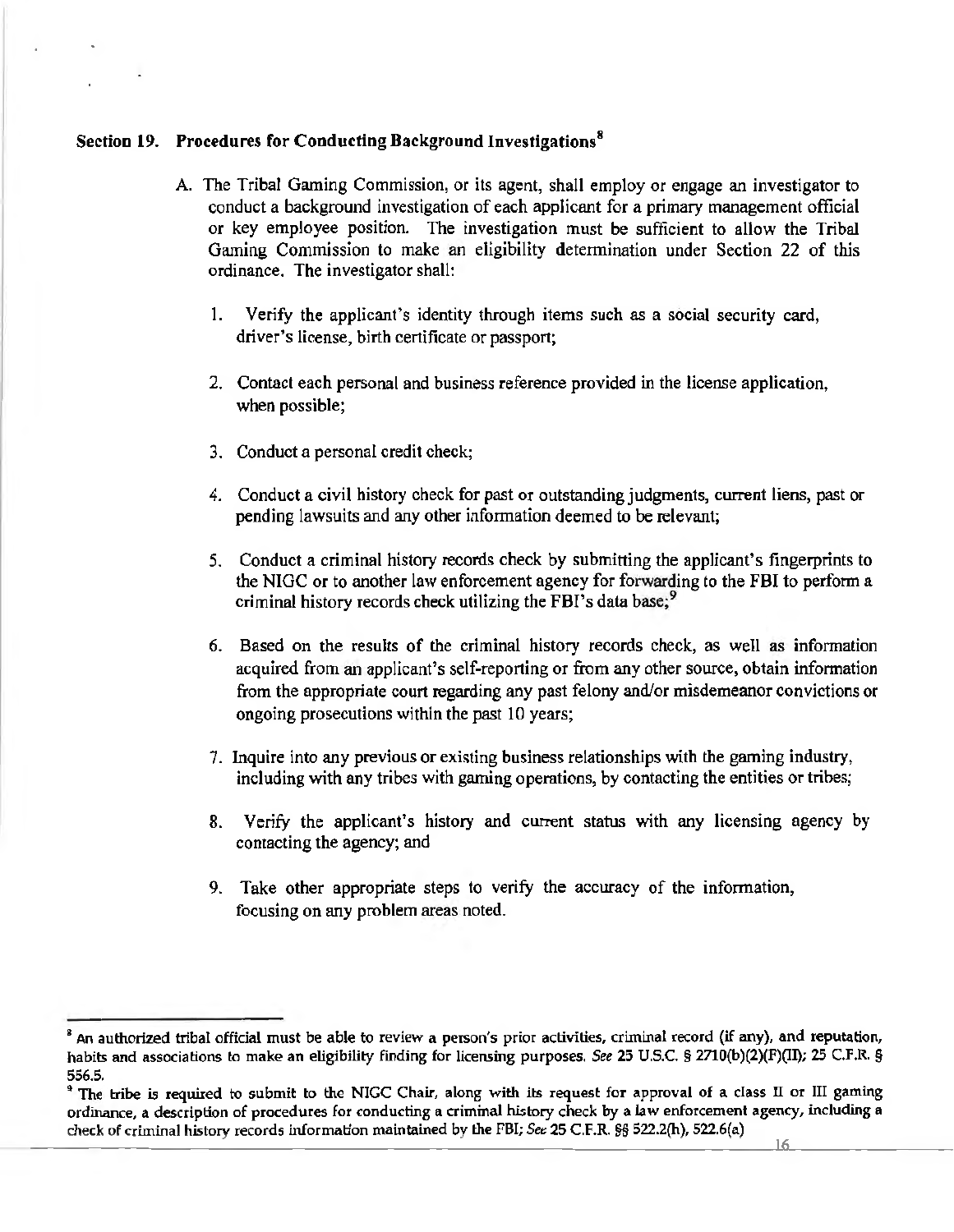#### Section 20. Investigative Reports

- A. The Tribe shall create and maintain an investigative report for each background investigation of a primary management official or key employee.
- B. Investigative reports shall include all of the following information:
	- 1. Steps taken in conducting the investigation;
	- 2. Results obtained;
	- 3. Conclusions reached; and
	- 4. The basis for those conclusions.

#### Section 21. Eligibility Determinations

- A. Before a license is issued to a primary management official or key employee, an authorized Tribal official shall make a finding concerning the eligibility of that person for receiving a gaming license by reviewing the applicant's prior activities, criminal record, if any, and reputation, habits and associations.
- B. If the authorized Tribal official, in applying the standards adopted in this ordinance, determines that licensing the person poses a threat to the public interest or to the effective regulation of gaming, or creates or enhances the dangers of unsuitable, unfair or illegal practices, methods and/or activities in the conduct of gaming, he or she shall not license that person in a key employee or primary management official position.
- C. Copies of the eligibility determination shall be included with the notice of results that must be submitted to the NIGC before the licensing of a primary management official or key employee.

#### Section 22. Notice of Results of Background Investigations

- A Before issuing a license to a primary management official or key employee, the Tribal Gaming Commission shall prepare a notice of results of the applicant's background investigation to submit to the NIGC.
	- 1. The notice of results must be submitted to the NIGC no later than 60 days after the applicant begins working for the Tribe.
- B. The notice of results shall include the following information:
	- 1. The applicant's name, date of birth, and social security number;
	- 2. The date on which the applicant began, or will begin, working as a primary management official or key employee;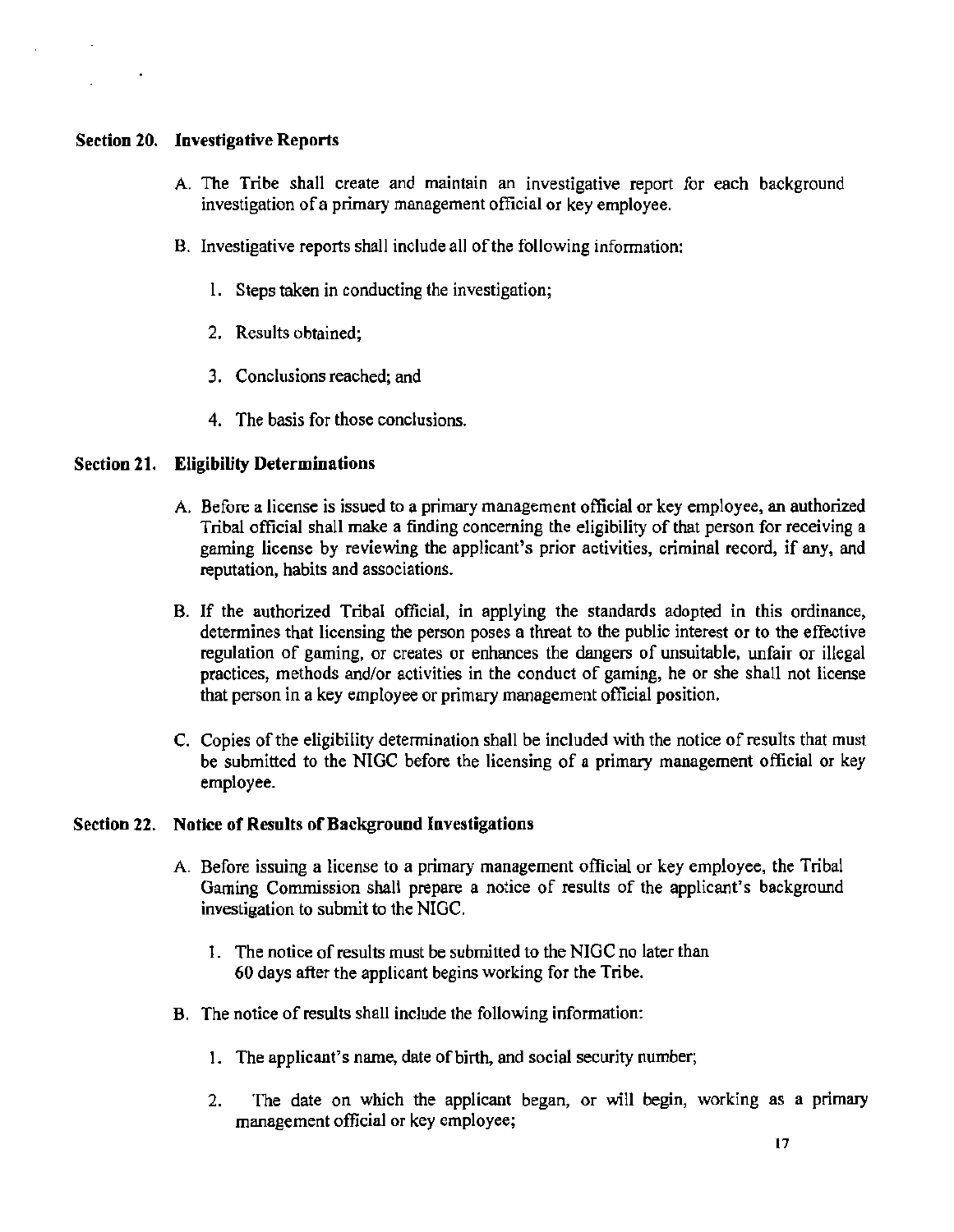- 3. A summary of the infonnation presented in the investigative report, including:
	- a. licenses that have previously been denied;
	- b. gaming licenses that have been revoked, even if subsequently reinstated;
	- c. every known criminal charge brought against the applicant within the last 10 years of the date of the application; and
	- d. every felony offense of which the applicant has been convicted or any ongoing prosecution; and
- 4. A copy of the eligibility determination made in accordance with Section 21.

### Section 23. Granting Gaming Licenses<sup>10</sup>

- A. All primary management officials and key employees of the gaming operation must have a gaming license issued by the Tribe.
- B. The Tribal Gaming Commission<sup>11</sup> is responsible for granting and issuing gaming licenses to primary management officials and key employees.
- C. The Tribal Gaming Commission may license a primary management official or key employee applicant after submitting a notice of results of the applicant's background investigation to the NIGC, as required by Section 22.
- D. The Tribal Gaming Commission shall notify the NIGC of the issuance of a license to a primary management official or key employee within 30 days of issuance.
- E. The Tribe shall not employ an individual in a primary management official or key employee position who does not have a license after 90 days of beginning work at the gaming operation.
- F. The Tribal Gaming Commission must reconsider a license application for a primary management official or key employee if it receives a statement of itemized objections to issuing such a license from the NIGC, and those objections are received within 30 days of the NIGC receiving a notice of results of the applicant's background investigation.
	- l. The Tribal Gaming Commission shall take the NIGC's objections into account when reconsidering a license application.

 $10$  The procedures and standards of 25 C.F.R. part 558 apply only to licenses for primary management officials and key employees. See 25 C.F.R. § 558.1.<br><sup>11</sup> Unless a tribal-state compact assigns responsibility to an entity other than a tribe, the licensing authority for class II or

class ID gaming *is* a tribal authority. *See* 25 C.F.R. § 558.1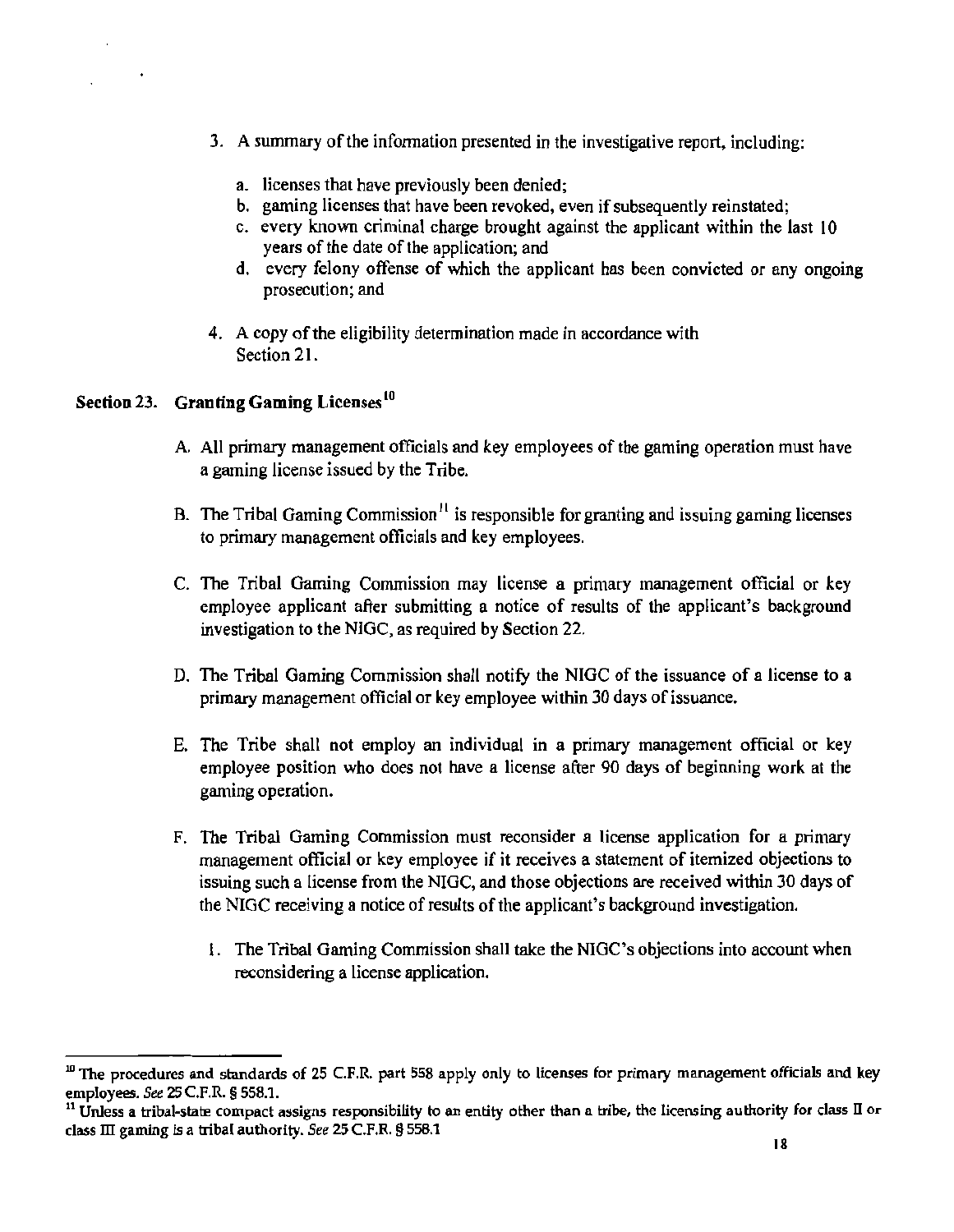- G. The Tribe will make the final decision whether to issue a license to an applicant for a primary management official or key employee position.
- H. If the Tribal Gaming Commission has issued a license to a primary management official or key employee before receiving the NIGC's statement of objections, notice and a hearing shall be provided to the licensee, as required by Section 26.

#### Section 24. Denying Gaming Licenses

- A. The Tribal Gaming Commission shall not license a primary management official or key employee if an authorized Tribal official determines, in applying the standards in Section 21 for making a license eligibility determination, that licensing the person:
	- 1. Poses a threat to the public interest;
	- 2. Poses a threat to the effective regulation of gaming; or
	- 3. Creates or enhances the dangers of unsuitable, unfair or illegal practices, methods and/or activities in the conduct of gaming.
- B. When the Tribal Gaming Commission does not issue a license to an applicant for a primary management official or key employee position, or revokes a previously issued license after reconsideration, it shall:
	- l. Notify the NIGC; and
	- 2. Forward copies of its eligibility determination and notice of results of the applicant's background investigation to the NIGC for inclusion in the Indian Gaming Individuals Record System.

#### Section 25. Gaming License Suspensions and Revocations

- A. If, after a license is issued to a primary management official or a key employee, the Tribe receives notice from the NIGC that the primary management official or key employee is not eligible for employment; the Tribal Gaming Commission shall do the following:
	- 1. Immediately suspend the license;
	- 2. Provide the licensee with written notice of the suspension and proposed revocation; and
	- 3. Provide the licensee with notice of a time and place for a hearing on the proposed revocation of the license.
- B. The right to a revocation hearing vests only when a license is granted under an ordinance approved by the NIGC Chair.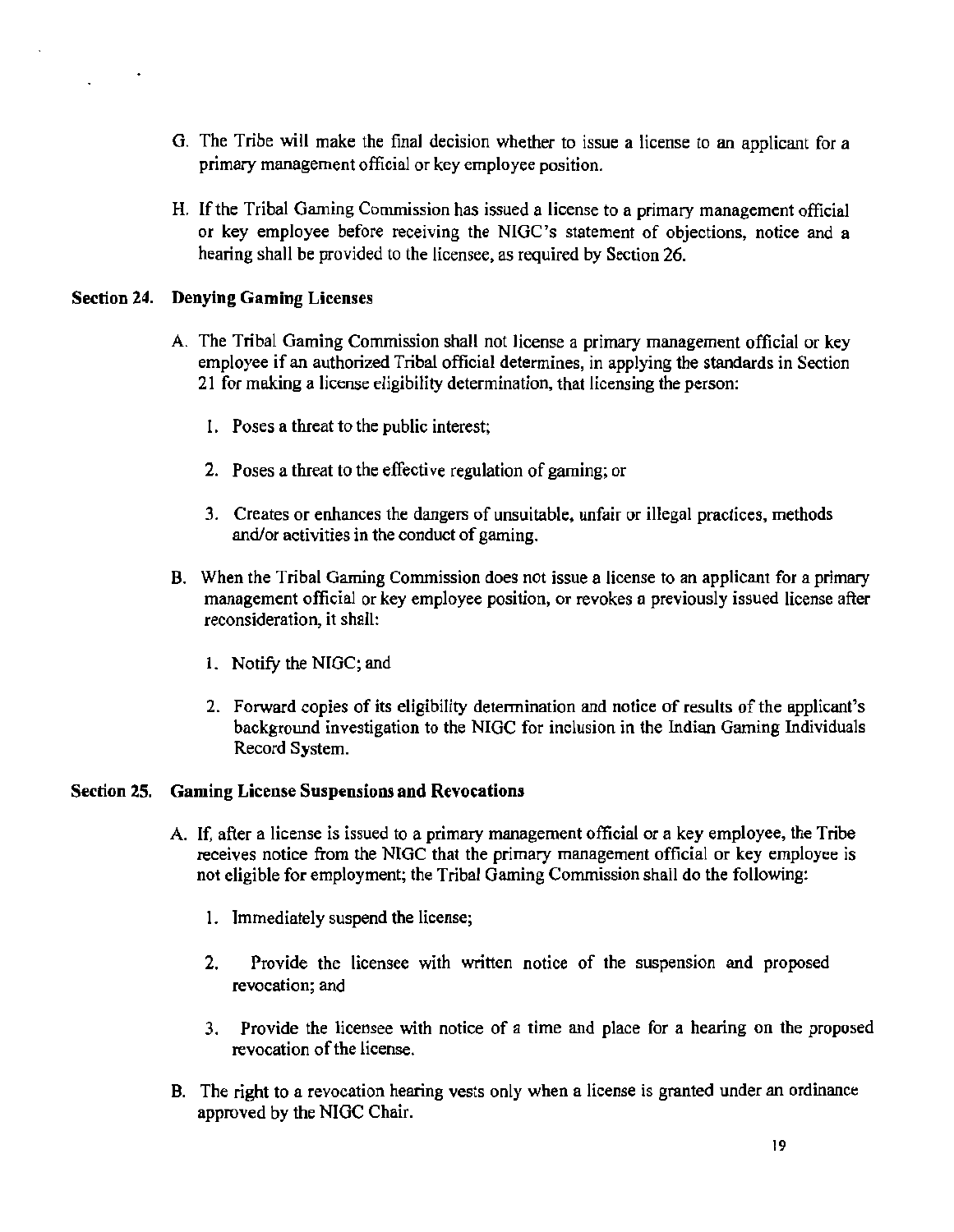- C. Following a revocation hearing, the Tribe shall decide whether to revoke or reinstate the license at issue.
- D. The Tribe shall notify the NIGC of its decision to revoke or reinstate a license within 45 days of receiving notification from the NIGC that a primary management official or key employee is not eligible for employment.

#### Section 26. Records Retention

- A. The Tribal Gaming Commission shall retain, for no less than three years from the date a primary management official or key employee is tenninated from employment with the Tribe, the following documentation:
	- 1. Applications for licensing;
	- 2. Investigative Reports; and
	- 3. Eligibility Determinations.

#### Section 27. Licenses for Vendors

- A. Vendors of gaming services or supplies, with a value of \$25,000 or more annually, must have a vendor license from the Tribal Gaming Commission in order to transact business with the Tribal gaming operation. Contracts for professional legal and accounting services are excluded from this Section.
- B. Gaming Vendors are vendors who provide gaming supplies and services, including cash related services.
- C. Non-gaming vendors provide services that do not have the ability to impact the integrity of the Tribal gaming operations, such as media advertising, facility maintenance workers, linen and laundry services, and food and beverage suppliers.
	- I. The Tribal Gaming commission shall create a regulation detailing which vendors fall into this category and shall maintain a register of the non-gaming vendors that it licenses.
	- 2. The regulation may exempt form licensing requirements of non-gaming vendors who:
		- 1. Are a Tribal, Local, State, or Federal Government agency;
		- ii. Are regulated by the State of Texas or the Tribe; or
		- iii. Will provide goods of insubstantial or insignificant amounts or quantities if the Tribal Gaming Commission determines that licensing of the vendor is not necessary to protect the public interest.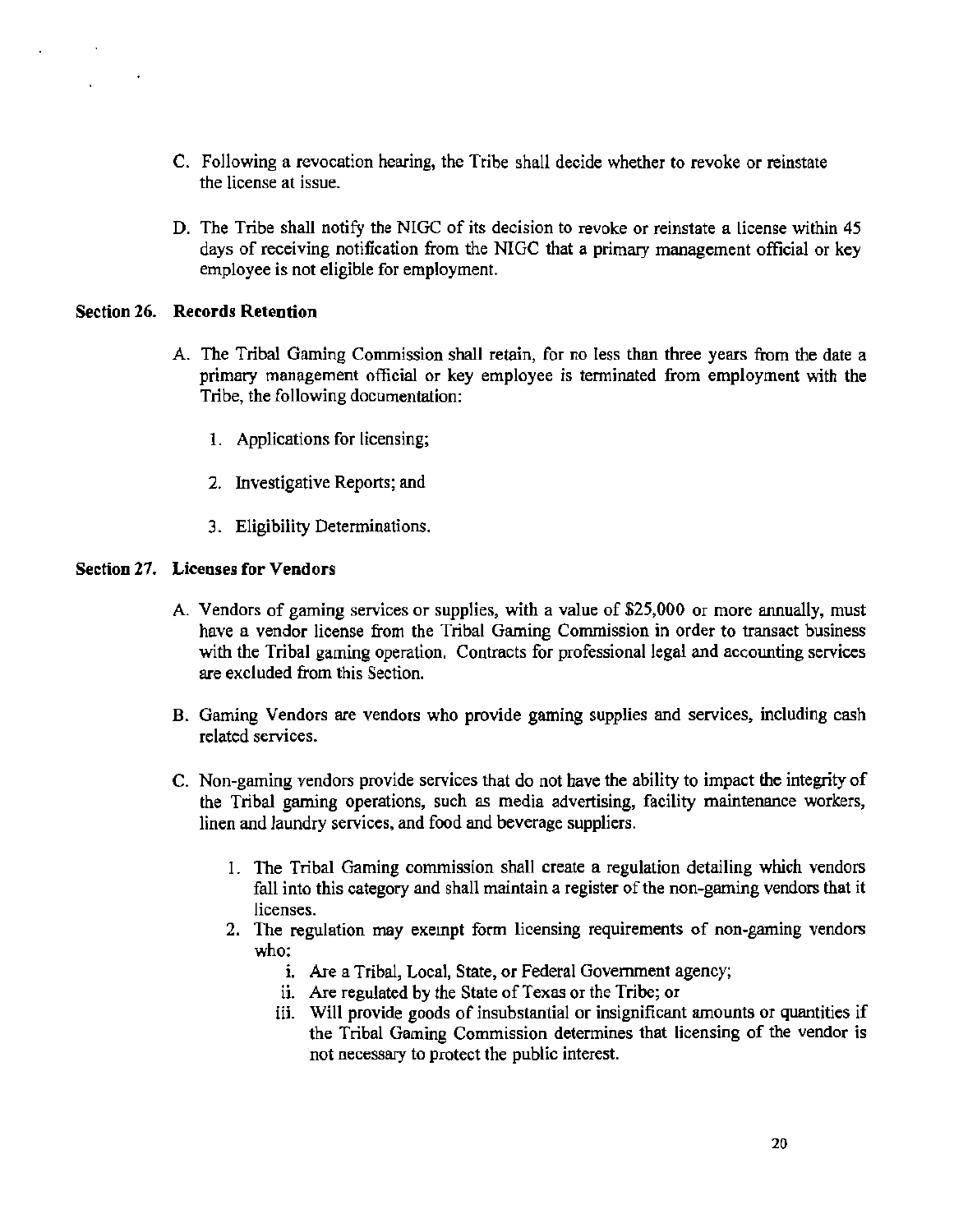#### Section 28. Submission of a Vendor License Application

In order to obtain a gaming vendor license, the business must complete a vendor application and submit to background checks of itself and its principals. Principals of a business include those officers, directors, managers, owners, partners, and non-institutional stockholders that either own 10% or more of the business' stock or are the 10 largest stockholders, as well as the on-site supervisors or managers designated in an agreement with the Tribe, if applicable.

#### Section 29. Contents of the Vendor License Application

A. Applications for gaming vendor licenses must include the following:

- 1. Name of business, business address, business telephone number(s), federal tax identification number (or social security number, if a sole proprietorship), main office address (if different from business address), any other names used by the applicant in business, and type of service(s) applicant will provide;
- 2. Whether the applicant is a partnership, corporation, limited liability company, sole proprietorship or other entity;
- 3. If the applicant is a corporation, the state of incorporation and the qualification to do business in the State of Texas, if the gaming operation is in a different state than the state of incorporation.
- 4. Trade name, other names ever used and names of any wholly owned subsidiaries or other businesses owned by the vendor or its principals;
- *5.* General description of the business and its activities;
- 6. Whether the applicant will be investing in, or loaning money to, the gaming operation, and, if so, how much;
- 7. A description of any existing and previous business relationships with the gaming industry generally, including ownership interests in those businesses;
- 8. A list of Indian tribes with which the vendor has an existing or previous business relationship, including ownership, financial or management interests in any non-gaming activity:  $12$
- 9. Names, addresses and telephone numbers of three (3) business references with whom the company has regularly done business for the last five (5) years;
- I 0. The name and address of any licensing or regulatory agency with which the business has

 $<sup>12</sup>$  If vendor has extensive interaction with Indian Tribes, the list may be limited to the ten (10) biggest contracts.</sup>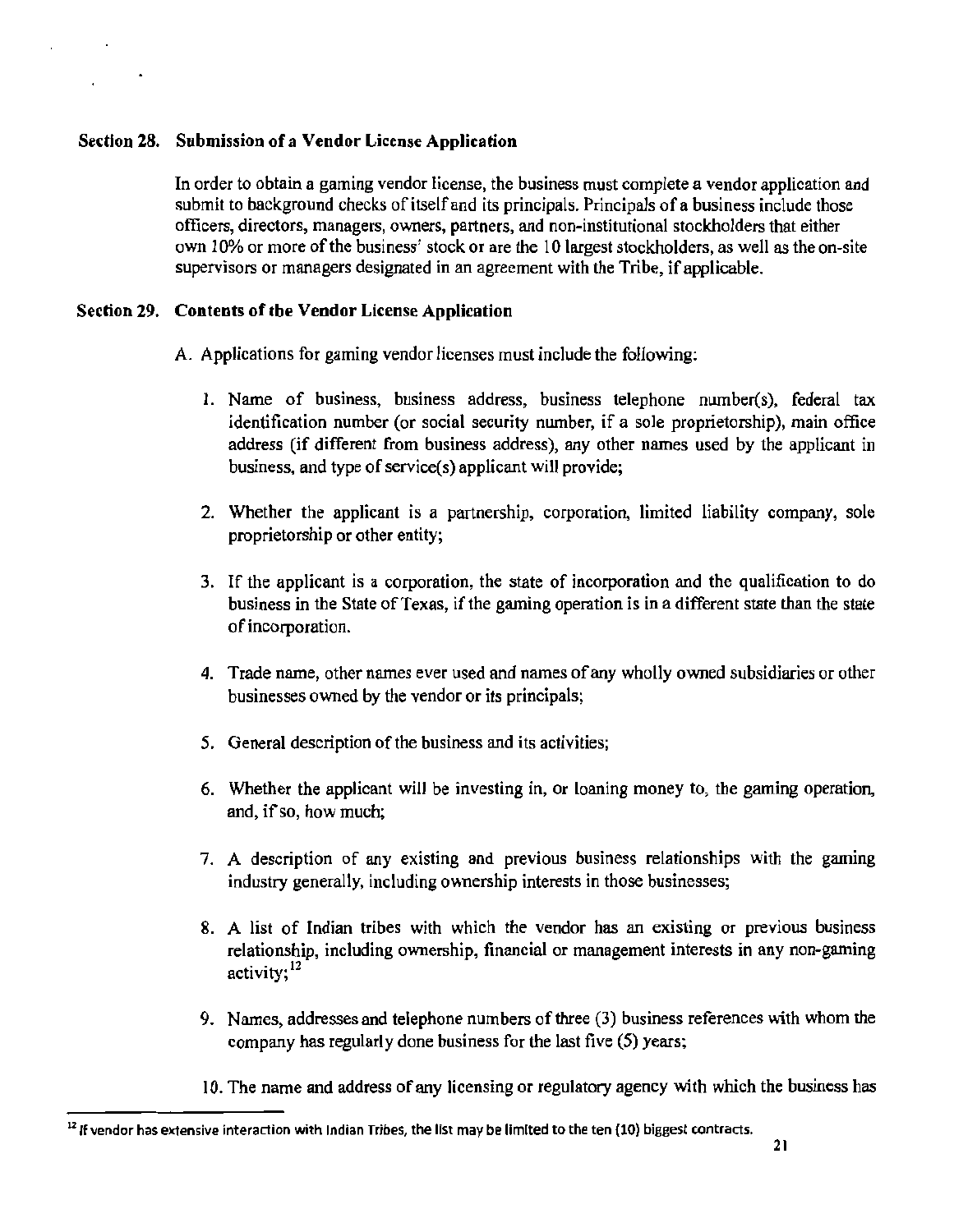filed an application for a license or permit related to gaming, whether or not such license or permit was granted;

- 11. If the business has ever had a license revoked for any reason, the circumstances involved;
- 12. A list of lawsuits to which the business has been a defendant, including the name and address of the court involved, and the date and disposition, if any;
- 13. List the business' funding sources and any liabilities of \$50,000 or more;
- 14. A list of the principals of the business, their social security numbers, addresses, telephone numbers, titles, and percentage of ownership in the company; and
- 15. Any further information the Tribe deems relevant.
- B. The following notice shall be placed on the application form for a vendor and its principals:

Inclusion of false or misleading information in the vendor application may be grounds for denial or revocation of the Tribe's vendor license.

C. A vendor may submit to the Tribal Gaming Commission a copy of a recent license application to another jurisdiction if it contains the information listed above. The vendor will be required to submit, in writing, any changes in the information since the other license application was filed, and any information requested by the Tribe not contained in the other application.

#### Section 30. Vendor Background Investigations

The Tribal Gaming Commission shall employ or otherwise engage an investigator to complete an investigation of a gaming vendor. This investigation shall include, at a minimum, the following steps:

- A. Verification of the vendor's business' incorporation status and qualifications to do business in the state where the gaming operation is located;
- B. Obtaining a business credit report, if available and conducting a Better Business Bureau check on the vendor;
- C. Conducting a check of the vendor's business' credit history;
- D. Calling and questioning each of the references listed in the vendor application; and
- E. Conducting an investigation of the principals of the vendor's business, including facilitating a criminal history check, obtaining criminal history check results, obtaining a credit report,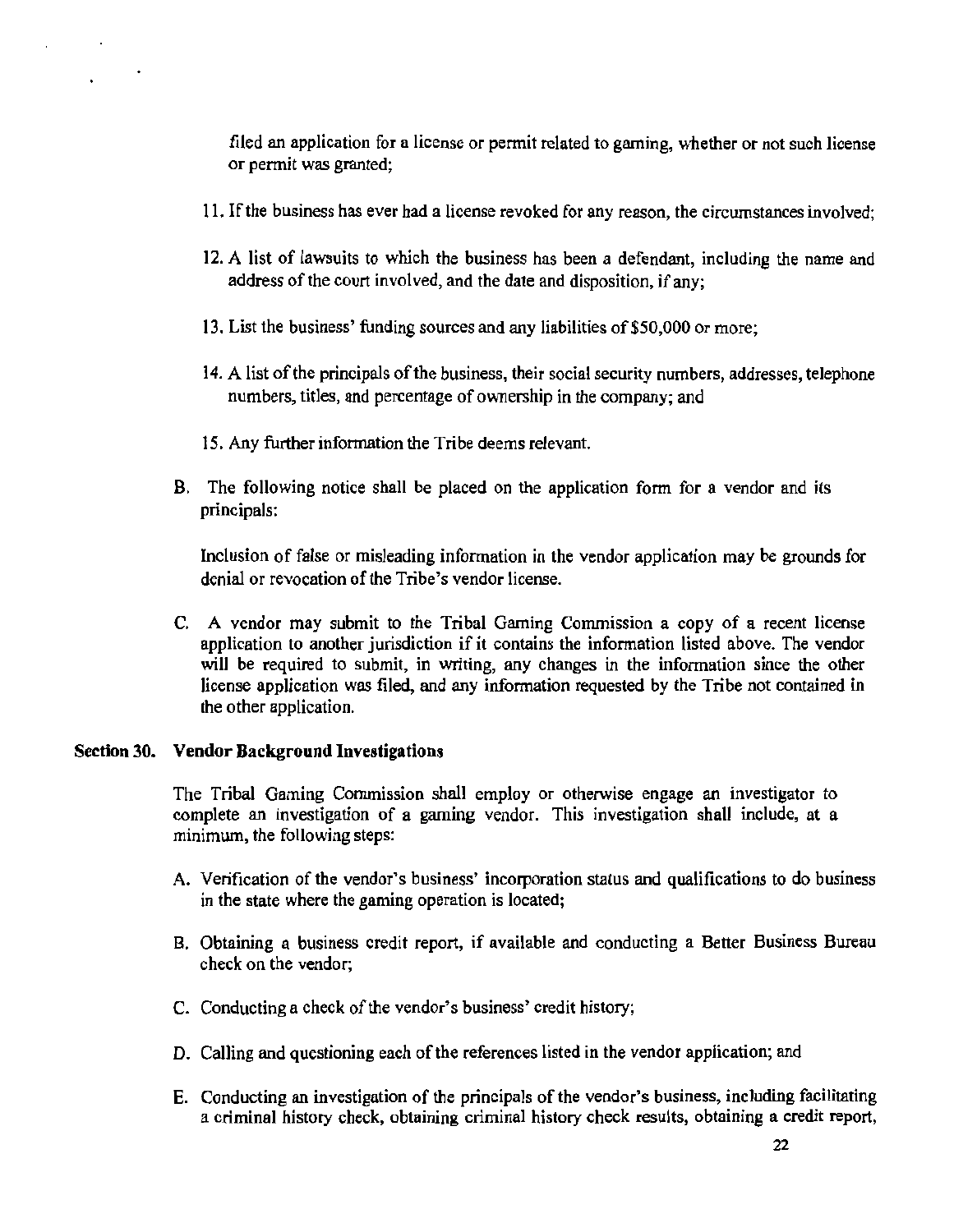and interviewing the personal references listed.

#### Section 31. Vendor License Fees

The Tribe may charge a license fee, to be set by the Tribal Gaming Commission, to cover its expenses in investigating and licensing vendors of the gaming operation.

#### Section 32. Vendor Background Investigation Reports

The investigator shall complete an investigative report covering each of the steps taken in the background investigation of the gaming vendor and its principals, and present it to the Tribal Gaming Commission.

#### Section 33. Exemption for Vendors Licensed by Recognized Regulatory Authorities

The Tribal Gaming Commission may adopt regulations naming specific licensing authorities that it recognizes and may authorize exemptions to the vendor licensing process for vendors who have received a license from one of the named regulatory authorities.

#### Section 34. Licenses for Non-Gaming Vendors

For non-gaming vendors, the Tribal Gaming Commission is authorized to create a less stringent vendor licensing process, including a due diligence check rather than a full background investigation as laid out in this Ordinance. The Gaming Commission may investigate such vendors when appropriate and may conduct audits in addition to monitoring Tribal purchases.

#### Section 35. Tribal Internal Control Standards

The Tribe shall adopt and implement Internal Control Standards (ICS) for the operation of its Tribal Gaming Operation in accordance with applicable law. The Tribe's ICS shall be set out in separate regulations to be reviewed and approved by the Tribal Council.

#### Section 36. Compliance with Federal Law

The Tribe shall comply with all applicable federal laws, including the Bank Secrecy Act. 31 U.S.C. § 5311 *et seq.* 

#### Section 37. Repeal

To the extent that they are inconsistent with this ordinance, all prior Tribal gaming ordinances are hereby repealed.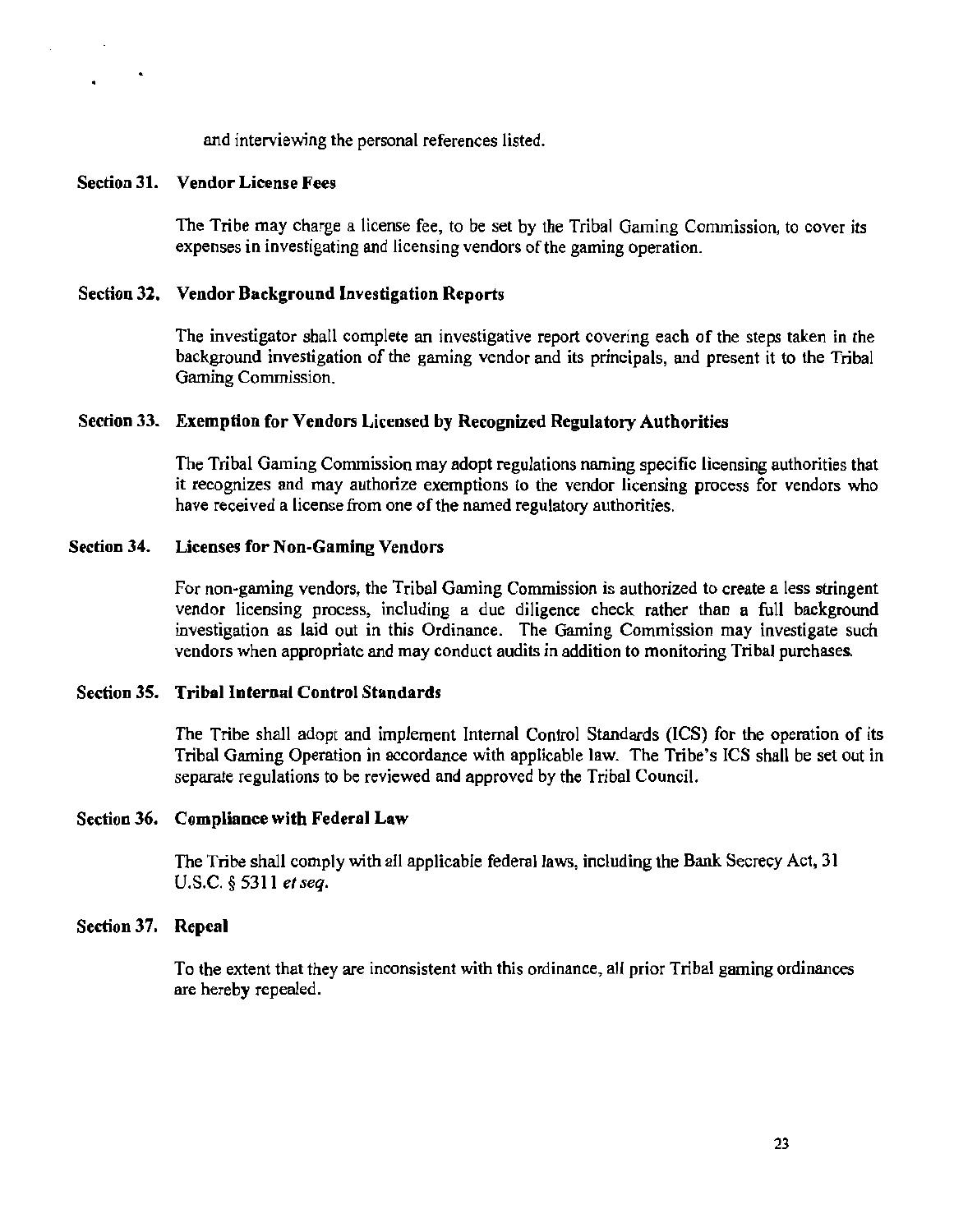READ, PASSED, APPROVED AND ENACTED at a duly called Tribal Council meeting on the 2<sup>nd</sup> Day of

March, 2017.

Estavio Elizondo, Council Chairman Date

David Valdez Sr., Council Secretary

 $\frac{2}{3-6-17}$ 

David Trevino, Council Treasurer Date

Nanate Hernandoz, Council Member

Kendall Scott, Council Member Date

*3-V -(* q\_

Date

Date

 $3-(e-17)$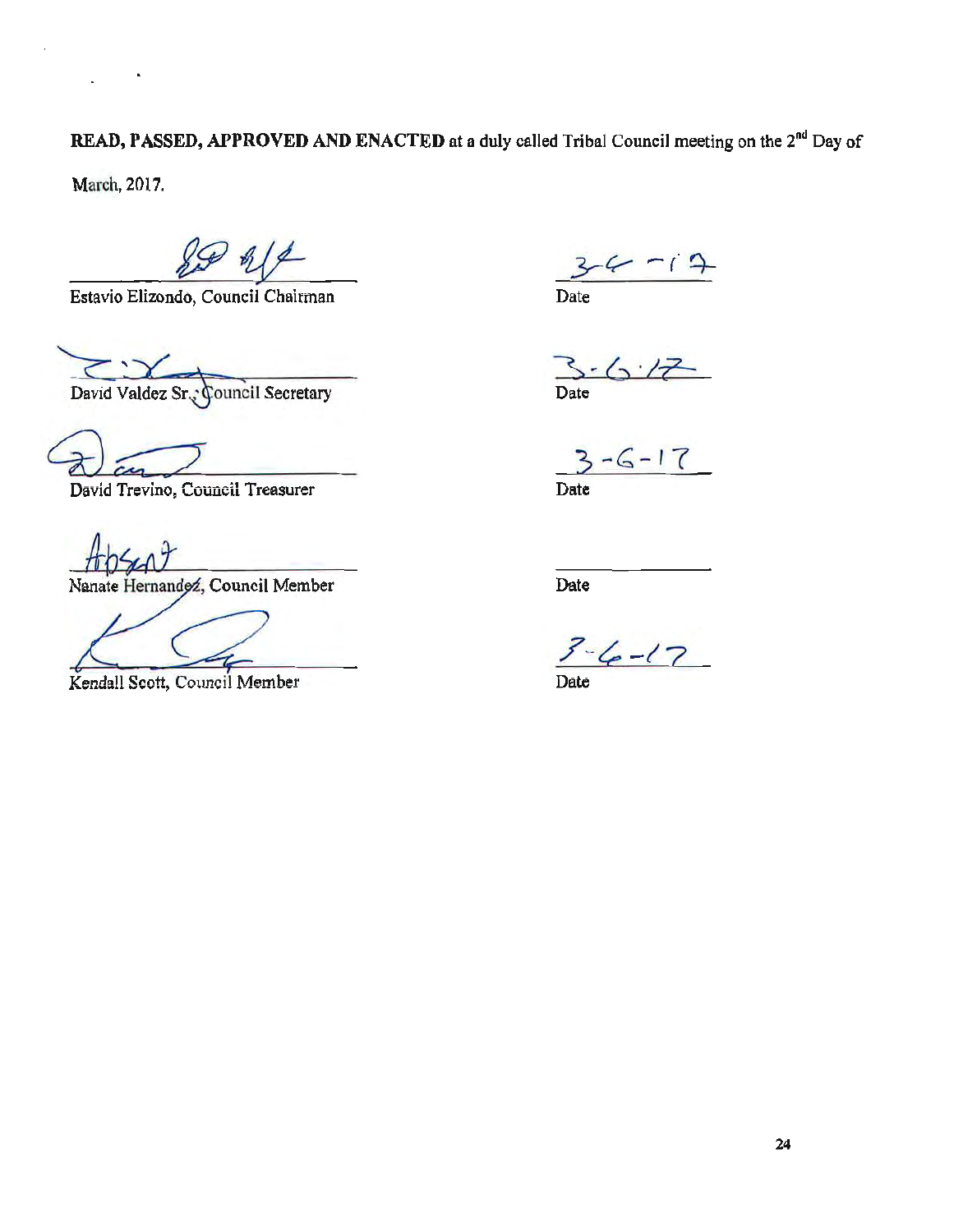#### **TRADITIONAL** COUNCIL

**CHAIRMAN** Estavio Elizondo, Menikapab

**SECRETARY** David Valdez, Sr., Pietoetaka

TREASURER David Treviño, Wepikaoda

MEMBERS Kendall R. Scott, Metaa Nanate Hernandez, Nanatea



TRADITIONAL TRIBE OF TEXAS

2212 Rosita Valley Rd. Eagle Pass, Texas 78852



Traditional Council

### RESOLUTION No.  $2017 - R - 004$

#### RESOLUTION DULY ADOPTED BY THE KICKAPOO TRADITIONAL COUNCIL

## AN AMENDMENT TO THE KICKAPOO TRADITIONAL TRIBE OF TEXAS GAMING ORDINANCE

- WHEREAS, The Kickapoo Traditional Tribe of Texas is an Indian tribe organized under Section 16 of the Indian Reorganization Act of June 18, 1934, (48 Stat. 984), codified at 25 U.S. C. 476, et seq., and under the Tribal Constitution, which was approved by the United states Secretary of Interior on July 11 , 1989; and
- WHEREAS, The Tribal Council of the Tribe is the governing body of the Tribe as specified under Article III, Section I of the Tribal Constitution; and
- WHEREAS, The Tribal Council has the powers necessary to act for the Tribe and to represent the Tribe in all matters under powers vested in it by Article VII of the Tribal Constitution; and
- WHEREAS, The Kickapoo Traditional Tribe of Texas has a Class II Casino operating on Federal Trust Land known as the Kickapoo Lucky Eagle Casino; and
- WHEREAS, The Tribal Council has previously submitted to the National Indian Gaming Commission ("NIGC'') the reviewed and developed the ordinance known as the First Amended Kickapoo Traditional Tribe of Texas Gaming Ordinance; and
- WHEREAS, The Tribal Council and Gaming Commission had reviewed the Tribes Gaming Ordinance and has determined that it is in the best interest of the Tribe to amend the current Kickapoo Traditional Tribe of Texas Gaming Ordinance in order to strengthen and enhance the regulations contained therein; and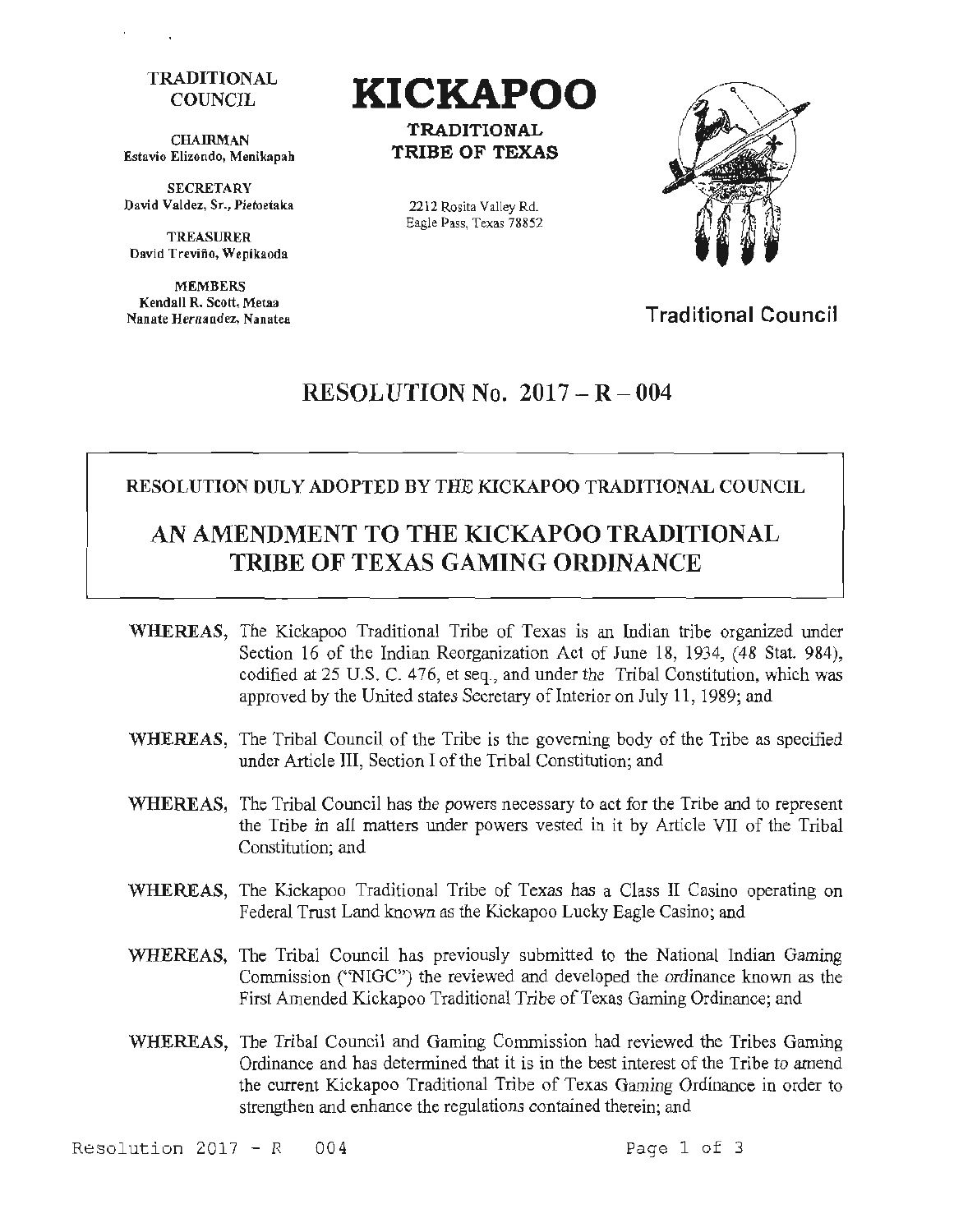- WHEREAS, The Indian Gaming Regulatory Act prescribes rules and regulations under which gaming can lawfully be conducted on Federal Trust Land; and
	- WHEREAS, The Indian Gaming Regulatory Act requires that Tribes enact a Gaming Ordinance.

NOW THEREFORE, BE IT RESOLVED, that the Kickapoo Traditional Tribe of Texas

Tribal Council hereby revised the previously submitted First Amended Kickapoo Traditional Tribe

of Texas' Gaming Ordinance. FURTHER BE IT RESOLVED, that the Tribal Council enacts the

attached revised Kickapoo Traditional Tribe of Texas Gaming Ordinance dated March 6, 2017.

FINALLY BE IT RESOLVED, that this resolution takes effect immediately upon Tribal Council

execution.

#### **ATTESTATION**

We, the undersigned Kickapoo Traditional Tribal Council members acting in our official capacities as the governing body of the Kickapoo Traditional Tribe of Texas certify that the above resolution is true and accurate resolution adopted at a meeting called and conducted on March 6, 2017 at the Kickapoo Tribal Governmental offices located at the Kickapoo Village in Eagle Pass, Texas with a quorum being present. Each signatory below indicates the vote by circling the choice on Resolution  $2017 - R - 004$  as follows:

| Estavio Elizondo, Council Chairman   | FORPAGAINST          | $3 - b - 17$<br>Date |
|--------------------------------------|----------------------|----------------------|
| David Valdez, Sr., Council Secretary | <b>R</b> AGAINST     | Date                 |
| David Treviño, Council Treasurer     | OR / AGAINST         | $3 - 6 - 17$         |
| Kendall R. Scott, Council Member     | <b>FOR / AGAINST</b> | $5 - (-7)$<br>Date   |
| Nanate Hernandez, Council Member     | FOR / AGAINST        | Date                 |